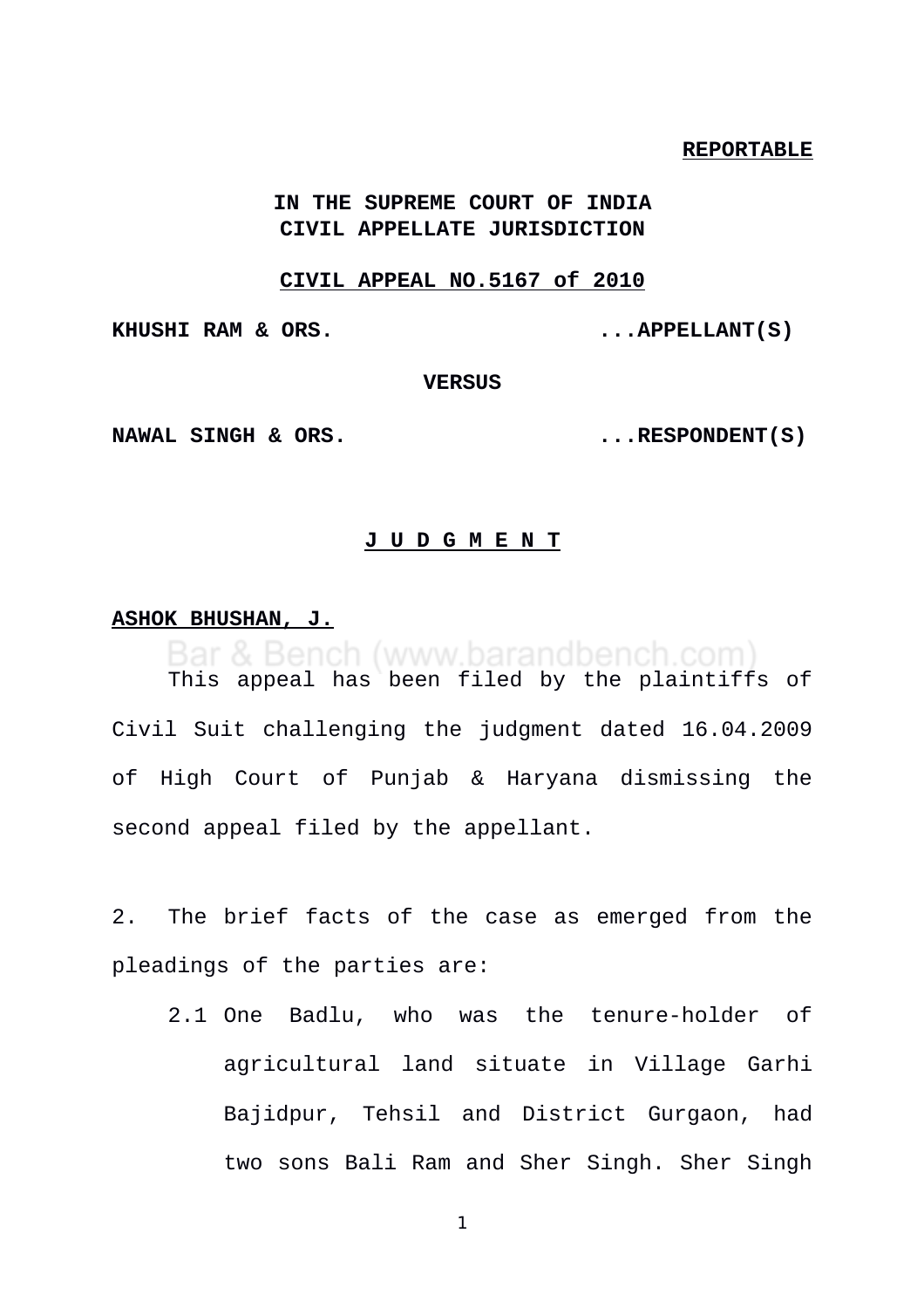died in the year 1953 issueless leaving his widow Smt. Jagno.

- 2.2 Plaintiffs-appellants are descendents of Bali Ram. After death of Sher Singh, his widow inherited share of her late husband, i.e., the half of the agricultural property owned by Badlu. A Civil Suit No.317 of 1991 was filed by Nawal Singh and two others against Smt. Jagno in the Court of Sub-Judge, Gurgaon claiming decree of declaration as owners in possession of the agricultural land mentioned in the suit to the extent of half share situate in Village Garhi Bajidpur. The plaintiffs claim was that Smt. Jagno, who was sharer of the half share, has in a family settlement settled the land in favour of the plaintiffs, who were the brother's sons of Smt. Jagno.
- 2.3 Smt. Jagno filed a written statement in the suit admitting the claim of the plaintiffs. Smt. Jagno also made a statement in the suit accepting the claim of plaintiffs, the trial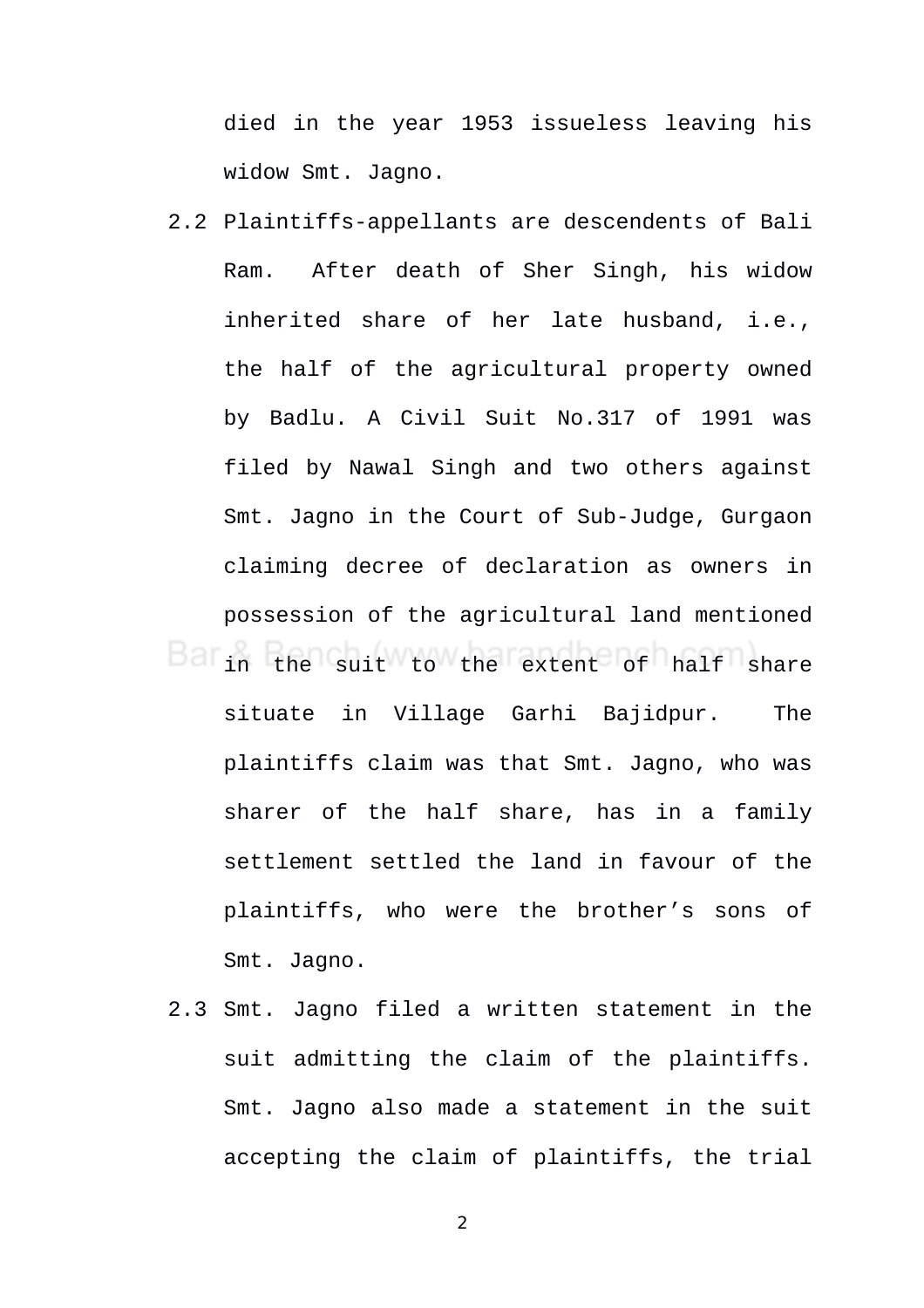court vide its judgment and decree dated 19.08.1991 passed the consent decree in favour of the plaintiffs declaring the plaintiffs owners in possession of the half share in the land.

2.4 The plaintiffs, who were descendents of brother of husband of Smt. Jagno filed a Civil Suit No.79 of 1991 in the Court of Senior Sub-Judge Gurgaon praying for declaration that the decree passed in Civil Suit No.317 of 1991 dated 19.08.1991 is

illegal, invalid and without legal necessity. The plaintiffs also claimed decree of declaration in their favour declaring them owners in possession of land in question. In Suit No.79 of 1991, a joint written statement was filed by the defendants. Smt. Jagno was also defendant No.4 in the civil Suit No.79 of 1991. The defendants supported the decree dated 19.08.1991. The defendants No.1 to 3 claimed land by family settlement out of love and affection by the defendant No.4, which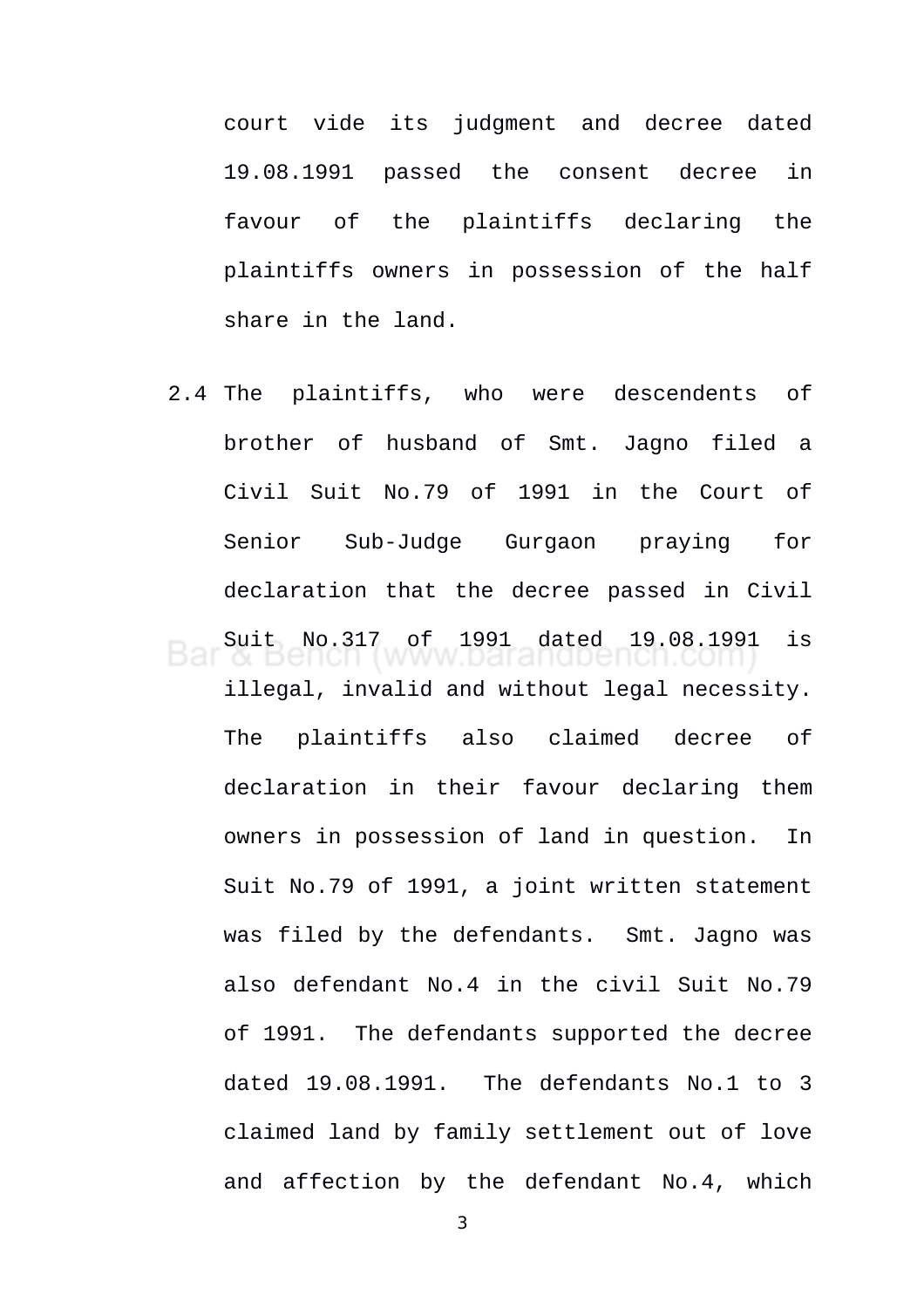family settlement was duly affirmed by Civil Court decree dated 19.08.1991.

- 2.5 The trial court framed nine issues. Issue No. 5 being "Whether the decree dated 19.08.1991 passed in civil suit no.317/91 titled Nawal Singh Etc. Vs. Smt. Jagno passed by Sh. K.B. Aggarwal SJIC, Gurgaon is illegal, invalid without jurisdiction and against custom, without legal necessity and consideration and a result of fraud and undue influence and is liable to be set aside?
- 2.6 Issue Nos. 2 to 5 were answered in favour of defendants. The trial court also rejected the argument of the plaintiffs that in absence of registration of decree, no right or title would pass in favour of the defendants. Trial court held that registration is required when fresh rights are created for the first time by virtue of decree itself. It was held that in the case in hand, defendants were having pre-existing right in the suit property under as in a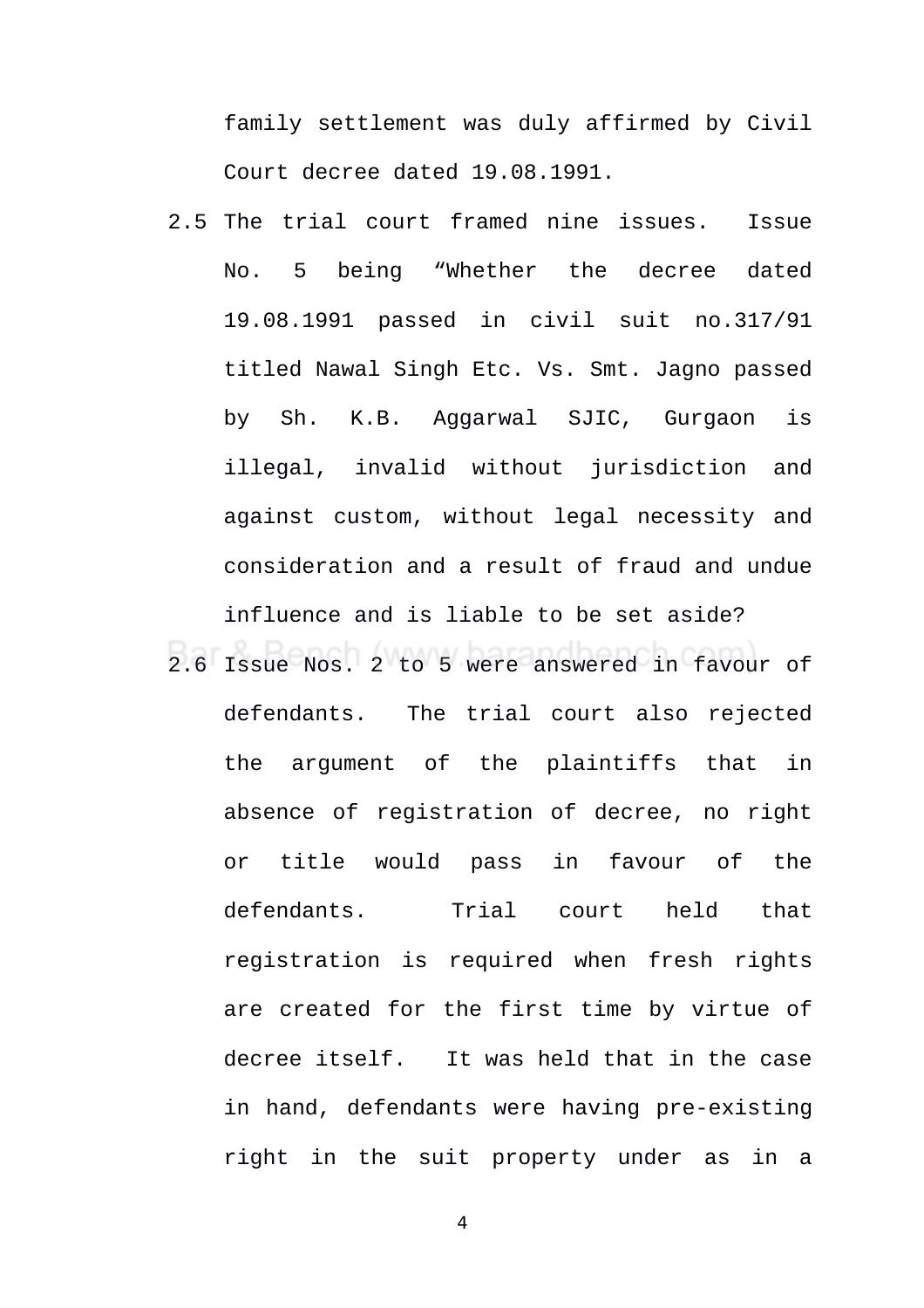family settlement defendant No.4 acknowledged them as owner and surrendered the possession of the suit property in their favour at the time of family settlement and the decree dated 19.08.1991 merely affirms their preexisting rights and hence, does not require registration.

2.7 The plaintiffs aggrieved by the judgment filed first appeal before the learned District Judge, which too was dismissed. The First Appellate Court held that under Section 14(1) of the Indian Succession Act, a Hindu female become full owner of the property, which she acquires before the commencement of the Act and not as a limited owner. The First Appellate Court also held that defendants being near relations of defendant No.4, they cannot be said to be strangers to her. First Appellate Court also held that decree did not require registration. The findings of the trial court were affirmed by the First Appellate Court dismissing the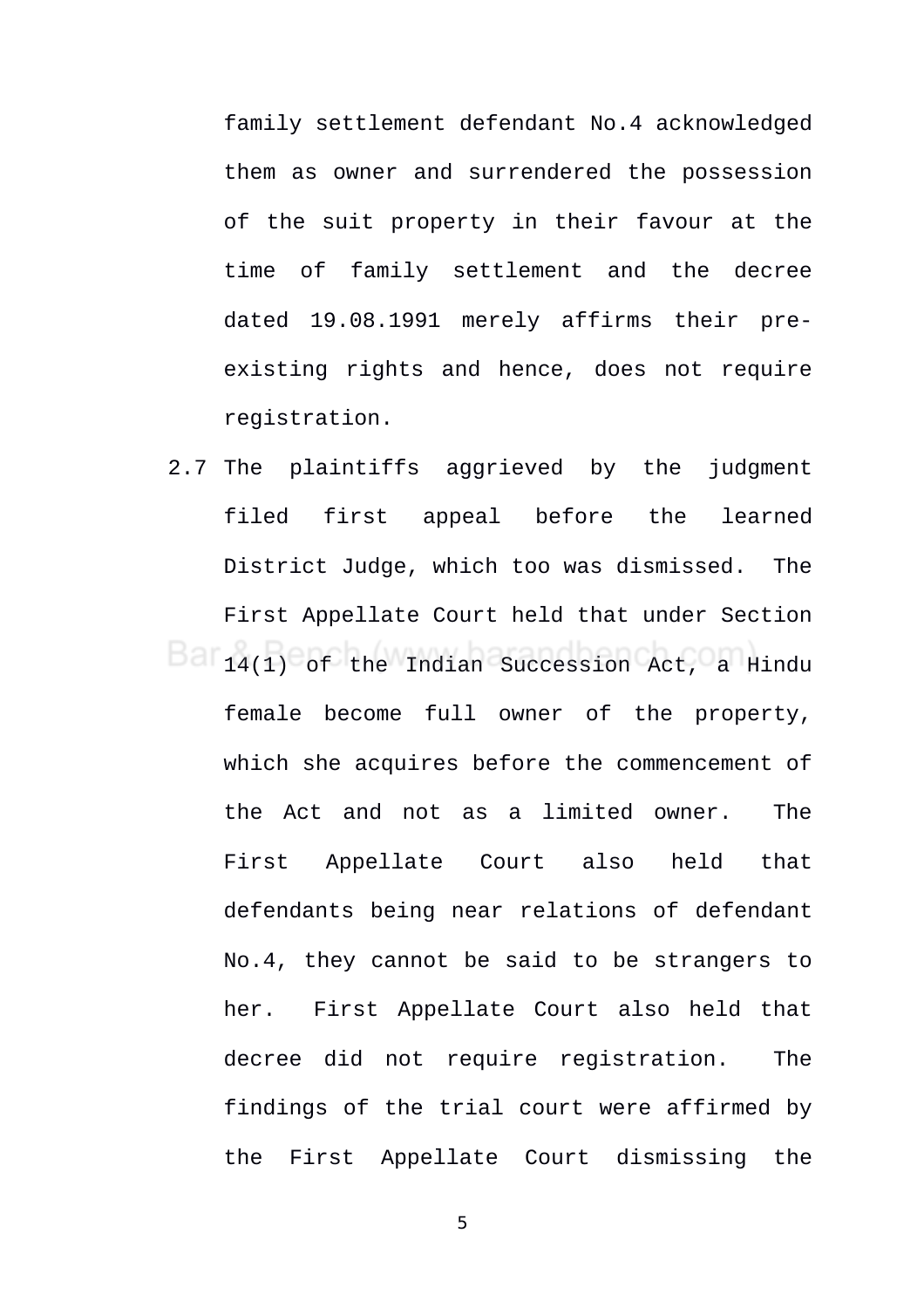appeal. Aggrieved against the judgment of the First Appellate Court, the plaintiffs filed R.S.A. No.750 of 2002. Second appeal was admitted on following question of law:- "Whether in the absence of any pre-existing right with the defendant- respondents 1 to 3, a decree ( Exhibit P.2) suffered by Jagno (who is father's sister of defendantrespondent) required registration under Section 17(1) of the Indian Registration Act, 1908?"

2.8 The High Court answered the above question of law against the plaintiffs and in favour & Bench (www.barandbench.com of the defendants-respondents. The High Court held that judgment and the decree rendered in Civil Suit No.317 of 1991 dated 19.08.1991 merely recognise the existing right which was created by the oral family settlement. High Court further held that apart from relationship of Smt. Jagno with defendants-respondents 1 to 3, she has developed close affinity, love and affection for defendant respondent Nos.1 to 3 as per the findings recorded by the learned Courts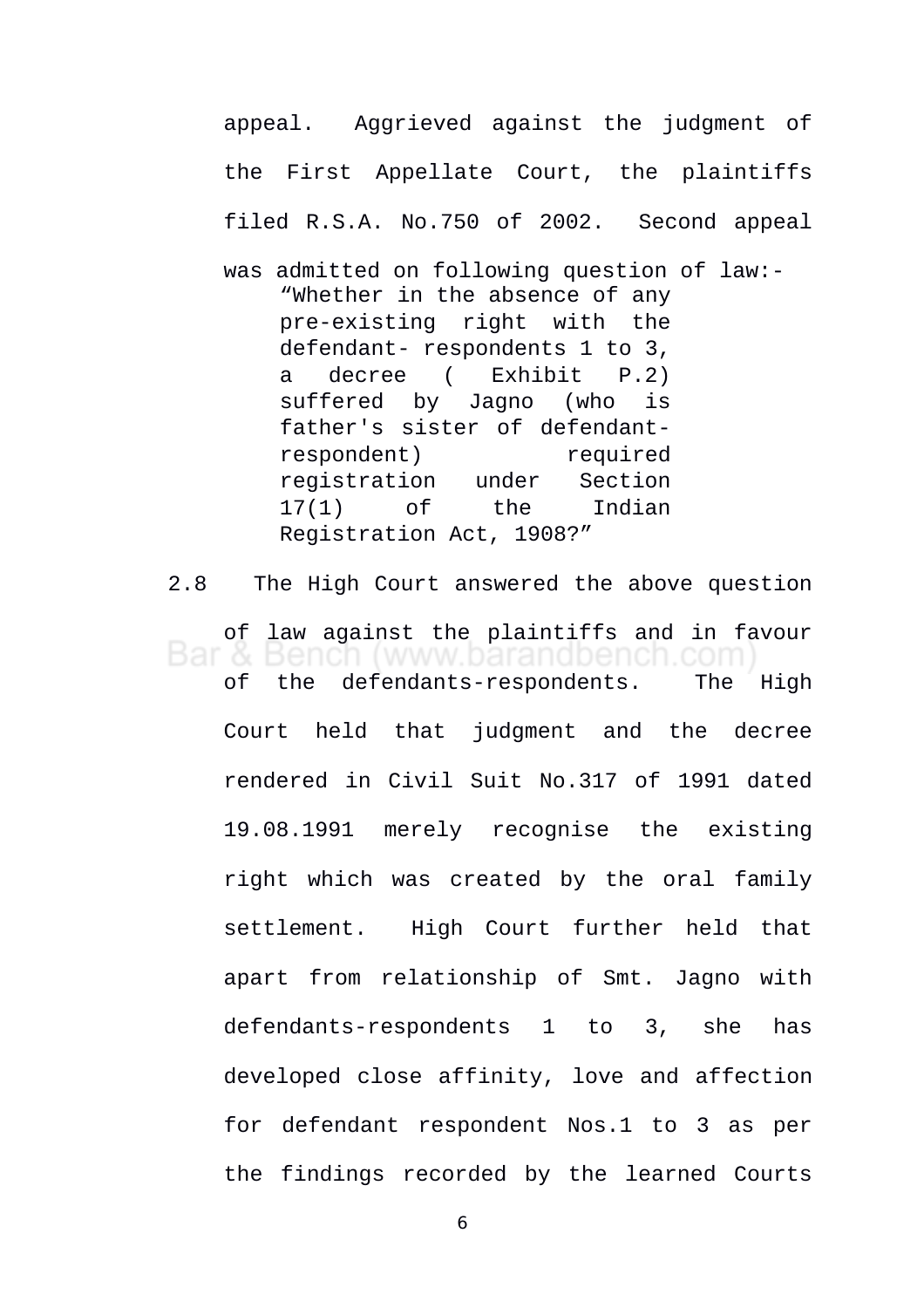below. The High Court dismissed the second appeal, aggrieved against which judgment, this appeal has been filed.

3. We have heard Shri Ranbir Singh Yadav, learned counsel for the appellant and Shri Manoj Swarup, learned senior counsel for the respondent.

4. Learned counsel for the appellants, Shri Yadav submits that no family settlement could have been entered by Smt. Jagno in favour of defendant Nos.1 to 3, they being strangers to the family. A Hindu widow cannot constitute a Joint Hindu Family with the descendants of her brother, i.e., her parental side. Family settlement can take place only between members, who have antecedent title or pre-existing right in the property proposed to be settled. Smt. Jagno could have transferred her absolute share in favour of the respondents or to any stranger only in accordance with law by complying with the provisions of the Transfer of Property Act, 1882, the Indian Registration Act, 1908 and the Indian Stamp Act,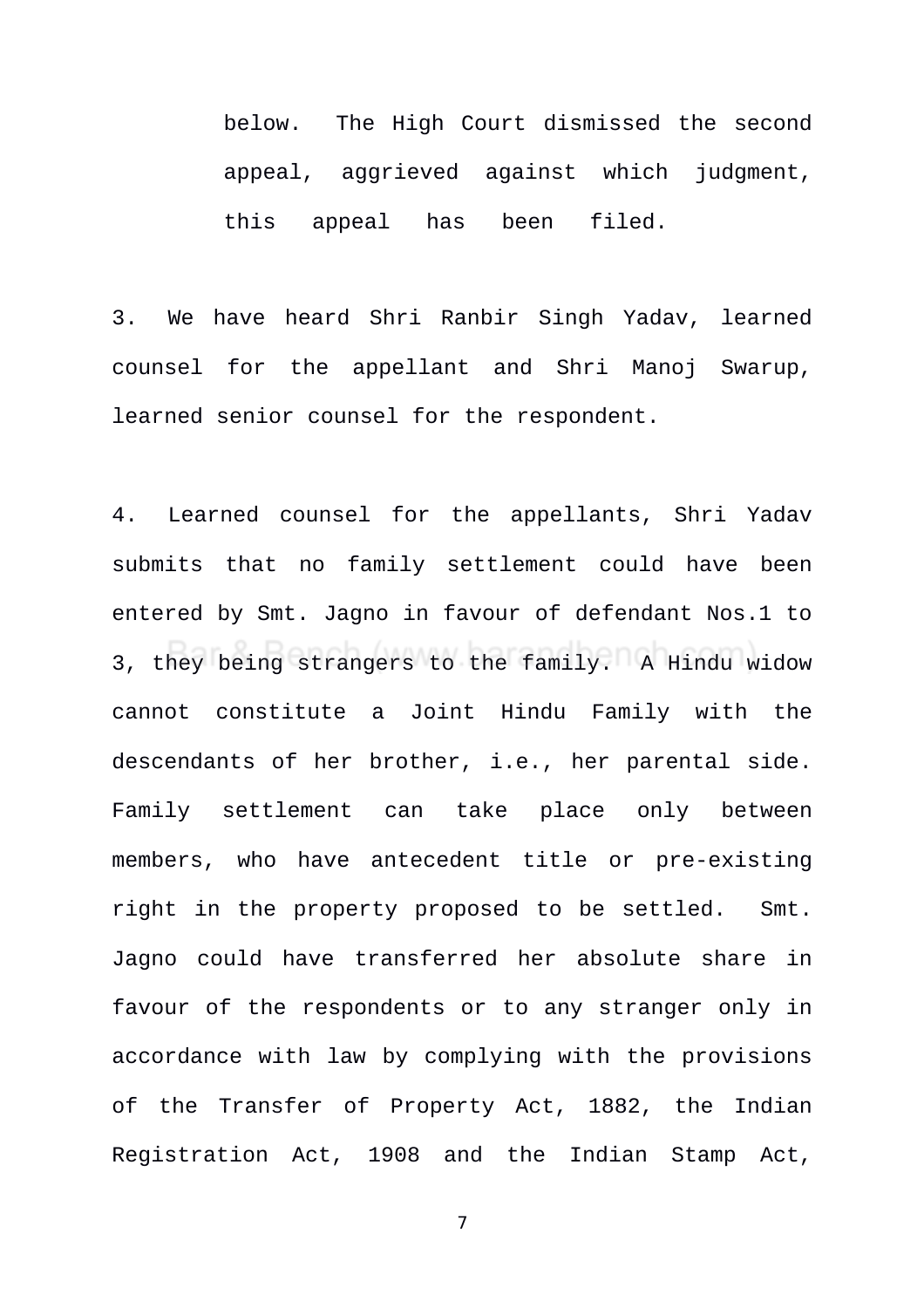1899. Learned counsel further contends that registration of compromise decree was compulsory by virtue of Section 17 of the Indian Registration Act and the decree dated 19.08.1991 having not been registered, it did not confer any valid title to the defendant Nos.1 to 3. All the Courts below committed error in upholding the decree dated 19.08.1991 whereas the decree being an unregistered decree was liable to be ignored and declared in operative.

5. Shri Manoj Swarup, learned senior counsel for the respondents refuting the submissions of the learned counsel for the appellant contends that defendant Nos.1 to 3 had pre-existing right in the suit property, which was clear from the pleadings of Civil Suit No.317 of 1991. In the above suit, it was categorically pleaded that family settlement/arrangement took place about two years back and since then plaintiffs are owners in possession of land and defendant No.4 had relinquished all her rights therein.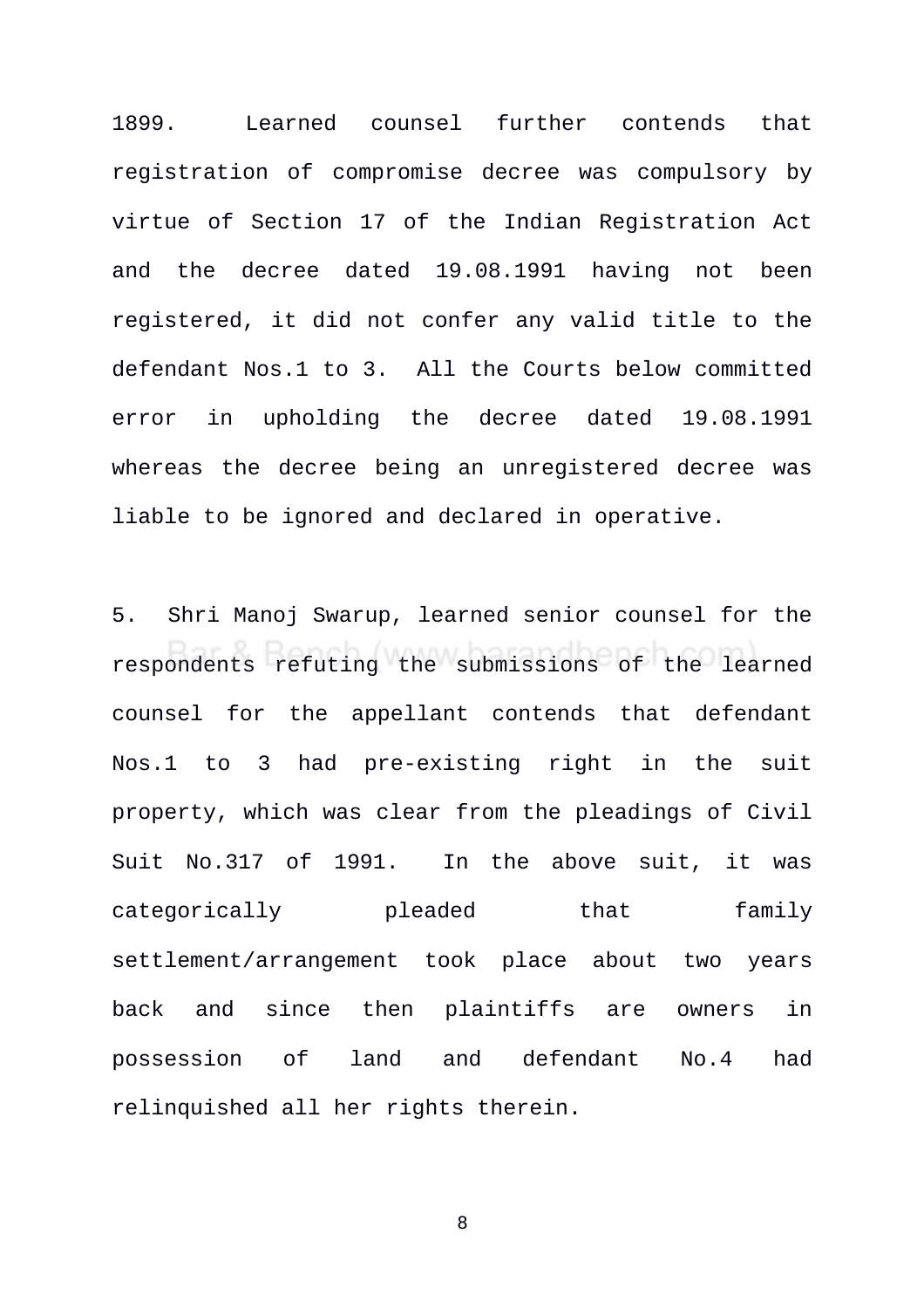6. It is submitted that decree passed in the Civil Suit dated 19.08.1991 only declared the existing rights of the defendant Nos.1 to 3, which was based on the family settlement. It is submitted that the defendant Nos.1 to 3 being brother's sons of Smt. Jagno, they were not strangers to Smt. Jagno and family settlement could have been very well entered by Smt. Jagno with them. It is submitted that the expression "family" for the purpose of family settlement is not to be given any narrow meaning; it should be given a wide meaning to cover the members, who are by any means related. It is further submitted that the decree dated 19.08.1991 did not require any registration under Section 17 of the Indian Registration Act, 1908. The decree was passed with regard to subject matter of the suit property, it was exempted from registration by virtue of Section 17(2)(vi) of the Indian Registration Act, 1908. Shri Swarup further contends that the family settlement could have been made out of love and affection with regard to which there was ample pleading in the Civil Suit No.317 of 1991 and out of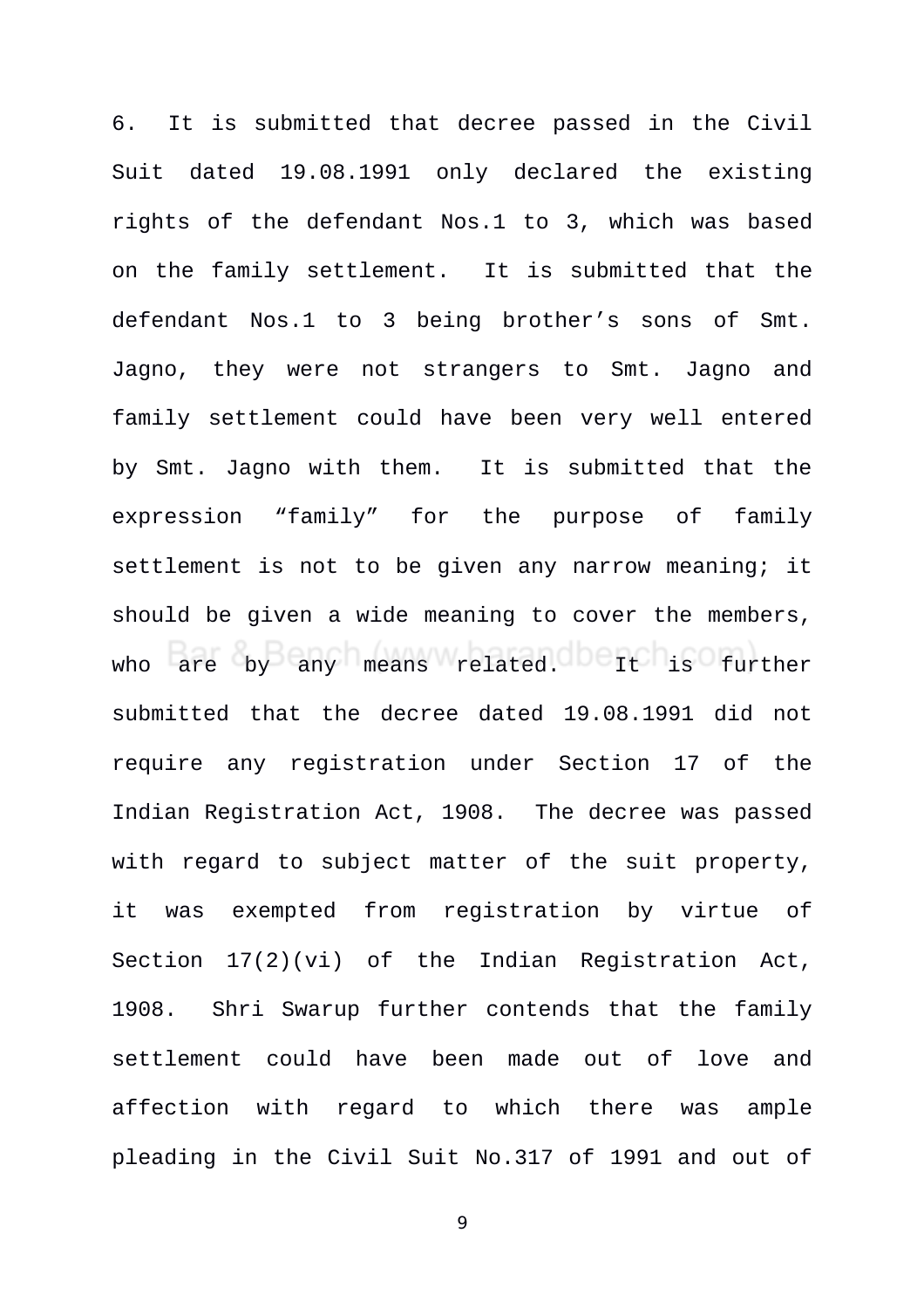love and affection defendant No.4, Smt. Jagno could have very well settled the properties in favour of defendant Nos.1 to 3, her nephews being brother's sons.

7. Learned counsel for the parties have relied on judgments of this Court for their respective submissions, which shall be referred to while considering the submissions in detail.

8. The Civil Suit No.79 of 1991, which gives rise to this appeal was a suit where following reliefs were claimed by plaintiffs-appellants:-

"**10.** That the plaintiffs, therefore, pray that a decree for declaration to the effect that the decree in question passed in Civil Suit No.317 of 1991 dated 19.8.1991 is illegal, invalid, without legal necessity and consideration on the grounds stated above in the plaint, and the same does not convey any title in favour of the defendants No.1 to 3 and does not effect any reversionary rights of the plaintiffs and the plaintiffs are owners in possession of the land in question, fully detailed and described in para no.3 of the plaint above, with consequential relief of permanent injunction restraining the defendants further alienating the land in question to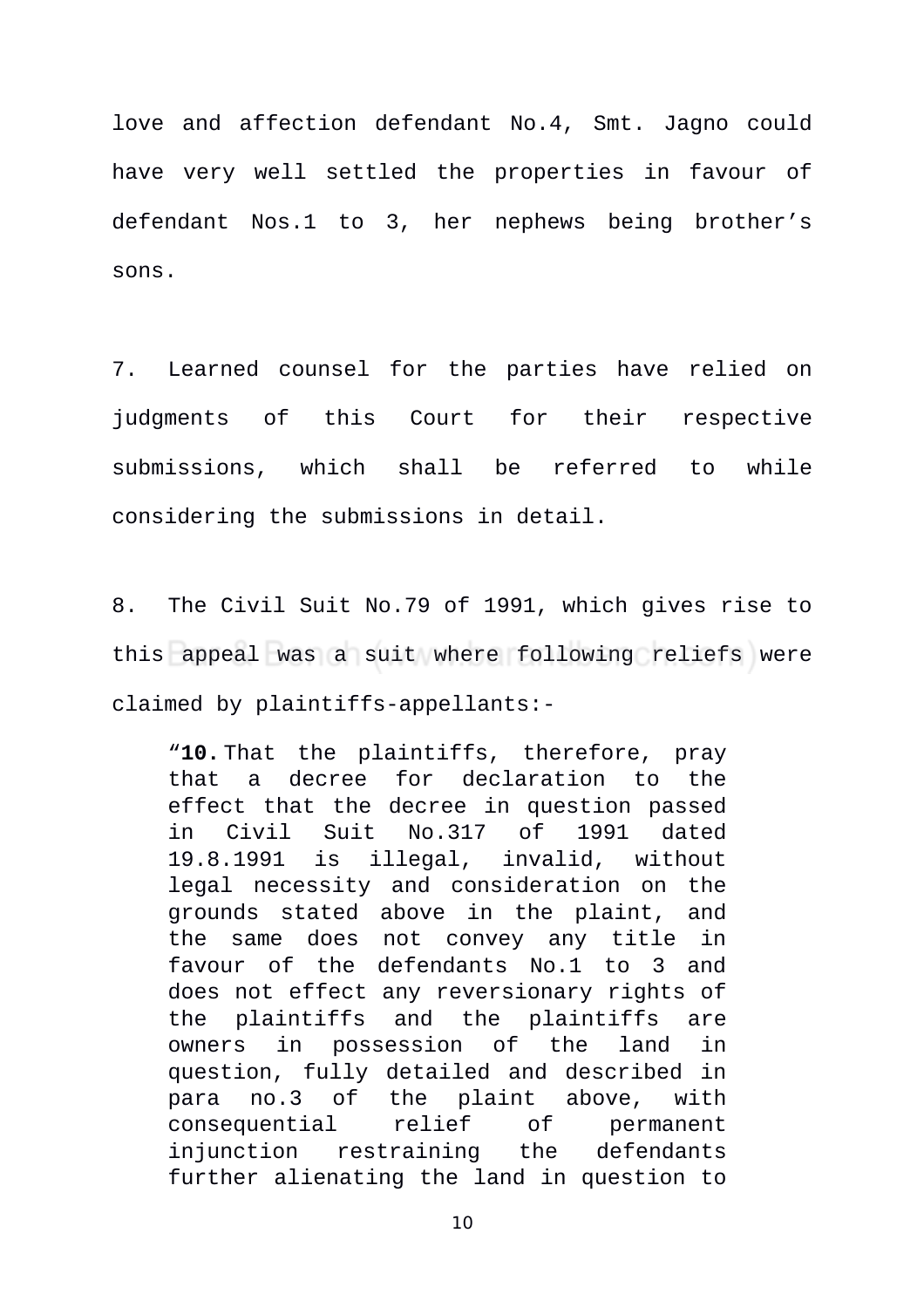anyone else, may kindly be passed in favour of the plaintiffs and against the defendants with costs of this suit.

Any other relief which this Hon'ble Court may deems fit and proper may also be granted to the plaintiffs."

9. There is no dispute between the parties that Shri Sher Singh, husband of Smt. Jagno had half share in the agricultural land situate in village Garhi Bajidpur, which was suit property. Sher Singh died in 1953. Smt. Jagno after enforcement of the Hindu Succession Act, 1956 by virtue of Section 14 became the absolute owner of the half share of the suit property. The bone of contention between the parties centres round the decree dated 19.08.1991 passed by the Sub-Judge in Civil Suit No.317 of 1991 filed by defendant Nos.1 to 3 against Smt. Jagno seeking declaration that they are owners in possession of the suit land. In Civil Suit No.317 of 1991, following was pleaded in paragraphs 2 and 3:-

"**2.** That the parties are closely related to each other, the plaintiffs are nephews of the deft and constituted a Joint Hindu Family. The deft Smt. Jagno Devi is the daughter of Sh. Shib Lal, the grand father of the plaintiffs.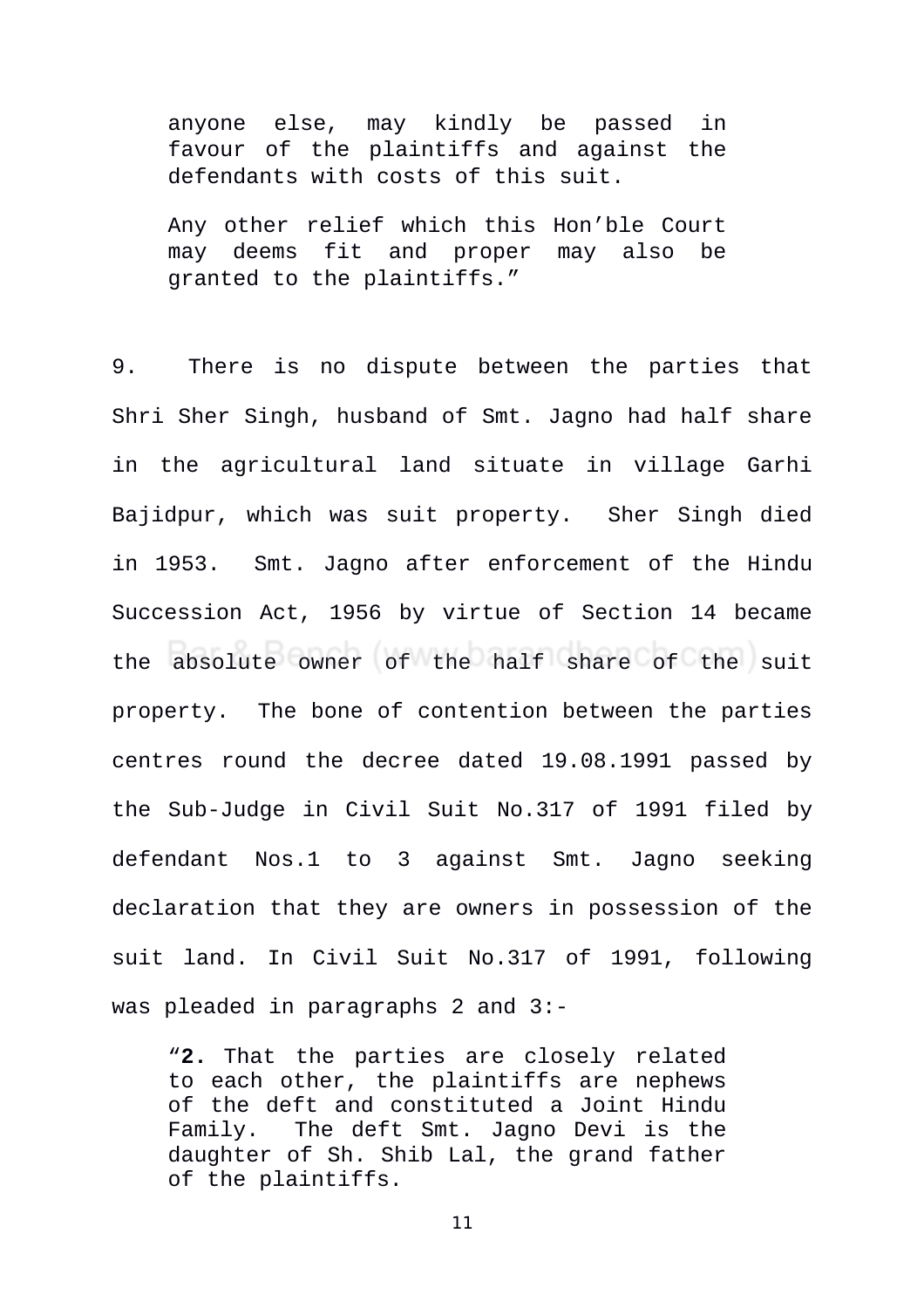**3.** That the defendant is living with the plaintiffs at Village Chakerpur and the plaintiffs are looking after her in her old age and the deft has no issue. The deft is very happy with the services of the plaintiff rendered to her and out of love and affection, the deft had allotted the above mentioned land to the plaintiffs in equal share in a family settlement /arrangement, which took place about 2 years back and since then the plaintiffs are owners in possession of the said land and the deft had relinquished all rights therein."

10. In the aforesaid suit, written statement was filed by Smt. Jagno admitting the claim of the defendants. The trial court in its decree dated<br>Dar & Bench (www.barandbench.com) 19.08.1991 held following in paragraph 2:-

"**2.** The defendant appeared and filed written statement admitting in toto the claim of the plaintiffs. Statements of the parties were also recorded. In view of the written statement and statements of parties, a consent decree in favour of the plaintiffs and against the defendant is passed for declaration as prayed for, leaving the parties to bear their own costs. Decree sheet be prepared and file be consigned to the record room."

11. In this appeal, following two questions arise for consideration:-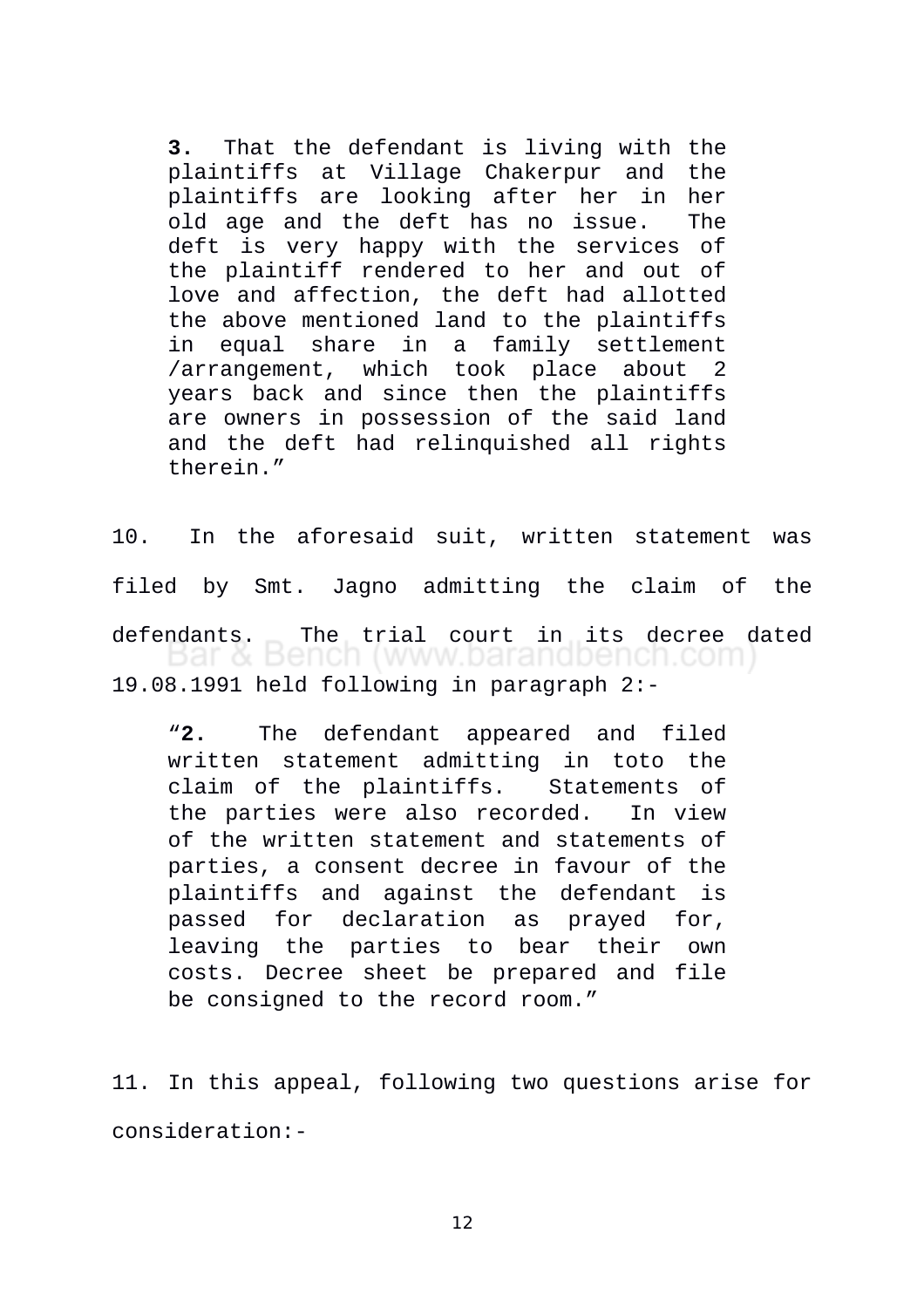- (1) Whether the decree dated 19.08.1991 passed in Civil Suit No.317 of 1991 requires registration under Section 17 of the Indian Registration Act, 1908?; and
- (2) Whether the defendant Nos.1 to 3 were strangers to defendant No.4 so as to disable her to enter into any family arrangement with defendant Nos.1 to 3?

# **Question No.(1)**

12. There is no dispute that in the earlier Civil Suit No.317 of 1991 in which consent decree was passed on 19.08.1991, the subject matter of suit was the agricultural land situated in Village Garhi, Bajidpur. Further the suit was decreed on the written statement filed by Smt. Jagno accepting the claim of plaintiffs that there was family settlement between the parties in which the half share in the land was given to the plaintiffs of Civil Suit No.317 of 1991. The question is as to whether the decree passed on 19.08.1991 required registration under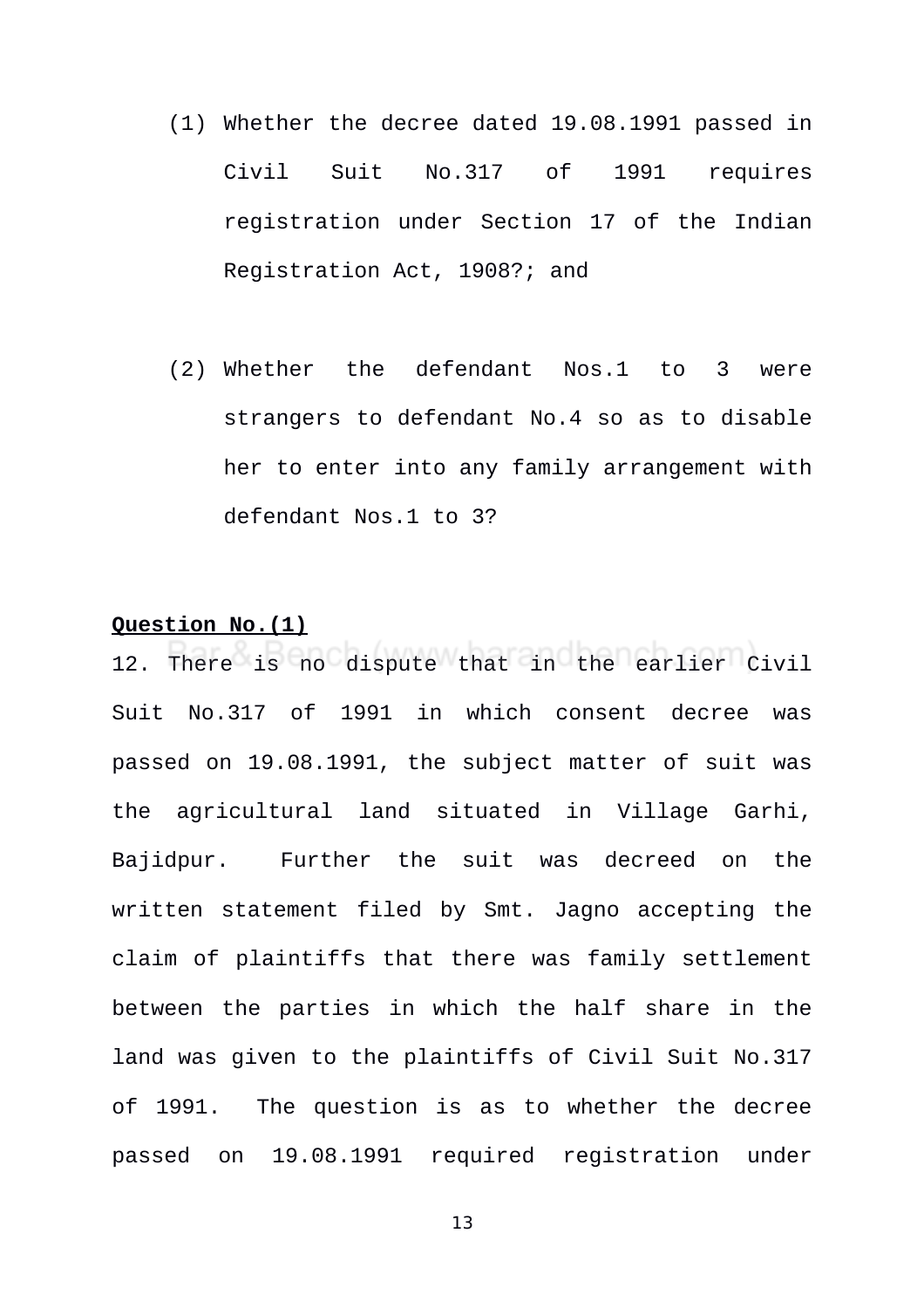Section 17 of the Indian Registration Act, 1908. Sections 17(1) and 17(2)(vi), which are relevant for the present case, are as follows:-

**"17. Documents of which registration is compulsory.—(**l) The following documents shall be registered, if the property to which they relate is situate in a district in which, and if they have been executed on or after the date on which, Act No. XVI of 1864, or the Indian Registration Act, 1866, or the Indian Registration Act, 1871, or the Indian Registration Act, 1877, or this Act came or comes into force, namely:—

[\(a\)](https://indiankanoon.org/doc/10003756/) instruments of gift of immovable property;

[\(b\)](https://indiankanoon.org/doc/58546763/) other non-testamentary instruments which purport or operate to create, declare, assign, limit or extinguish, whether in present or in future, any right, title or interest, whether vested or contingent, of the value of one hundred rupees and upwards, to or in immovable property;

[\(c\)](https://indiankanoon.org/doc/117052712/) non-testamentary instruments which acknowledge the receipt or payment of any consideration on account of the creation, declaration, assignment, limitation or extinction of any such right, title or interest; and

[\(d\)](https://indiankanoon.org/doc/140984269/) leases of immovable property from year to year, or for any term exceeding one year, or reserving a yearly rent;

[\(e\)](https://indiankanoon.org/doc/188477696/) non-testamentary instruments transferring or assigning any decree or order of a Court or any award when such decree or order or award purports or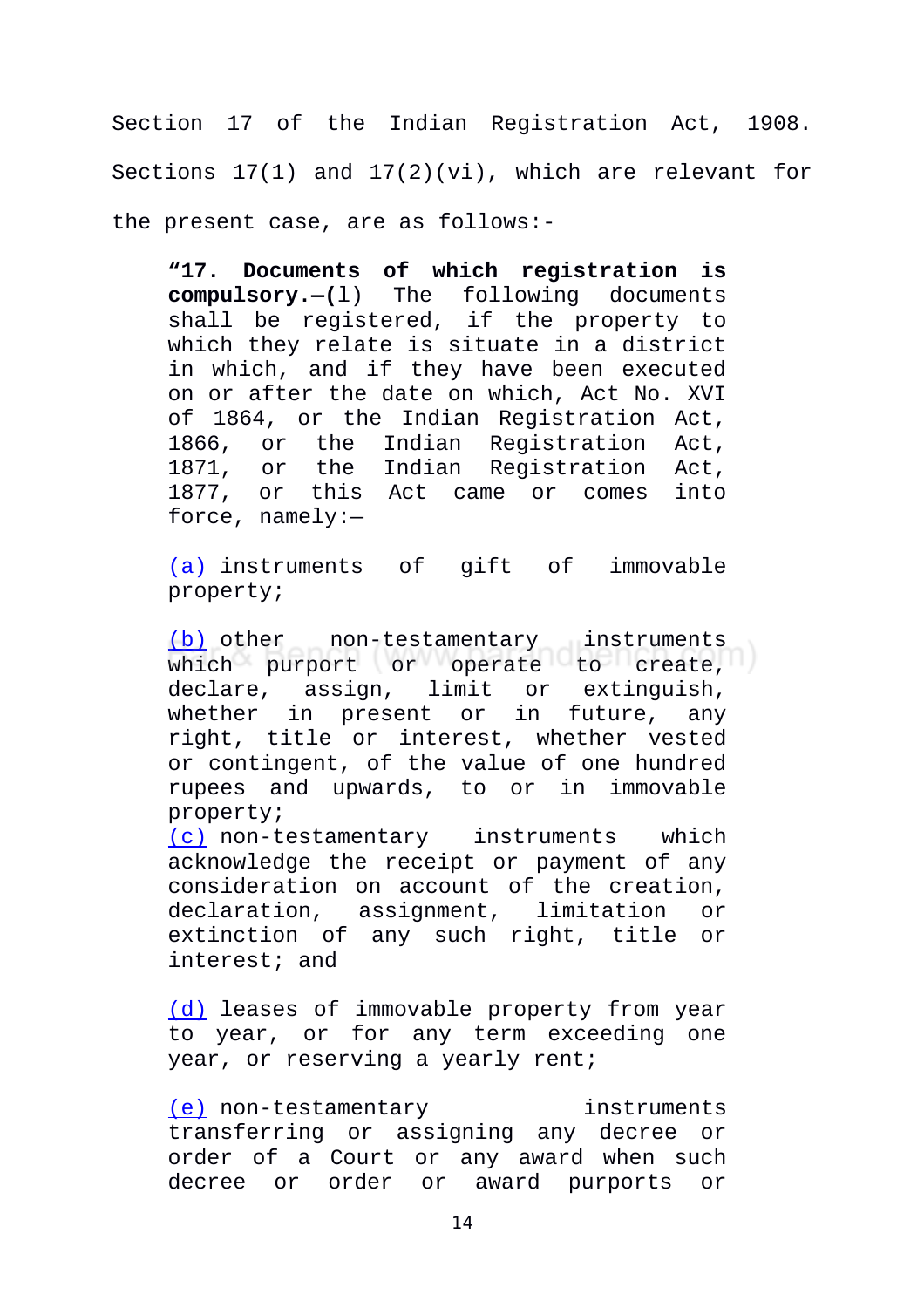operates to create, declare, assign, limit or extinguish, whether in present or in future, any right, title or interest, whether vested or contingent, of the value of one hundred rupees and upwards, to or in immovable property:]

Provided that the State Government may, by order published in the Official Gazette, exempt from the operation of this sub-section any lease executed in any district, or part of a district, the terms granted by which do not exceed five years and the annual rents reserved by which do not exceed fifty rupees.

### XXXXXXXXXXXXXXXXXX

[\(2\)](https://indiankanoon.org/doc/190098659/) Nothing in clauses (b) and (c) of subsection (l) applies to—

[\(vi\)](https://indiankanoon.org/doc/167207166/) any decree or order of a Court except a decree or order expressed to be made on a compromise and comprising immovable property other than that which is the subject-matter of the suit or proceeding; or

### XXXXXXXXXXXXXXXX"

13. The submission of the learned counsel for the appellant is that there was no existing right in the plaintiffs of Civil Suit No.317 of 1991, hence the decree dated 19.08.1991 required registration under Section 17(1)(b) since decree created right in favour of the plaintiffs. In support of his submission, he has placed reliance on judgment of this Court in **Bhoop Singh Vs. Ram Singh Major and Ors., (1995) 5**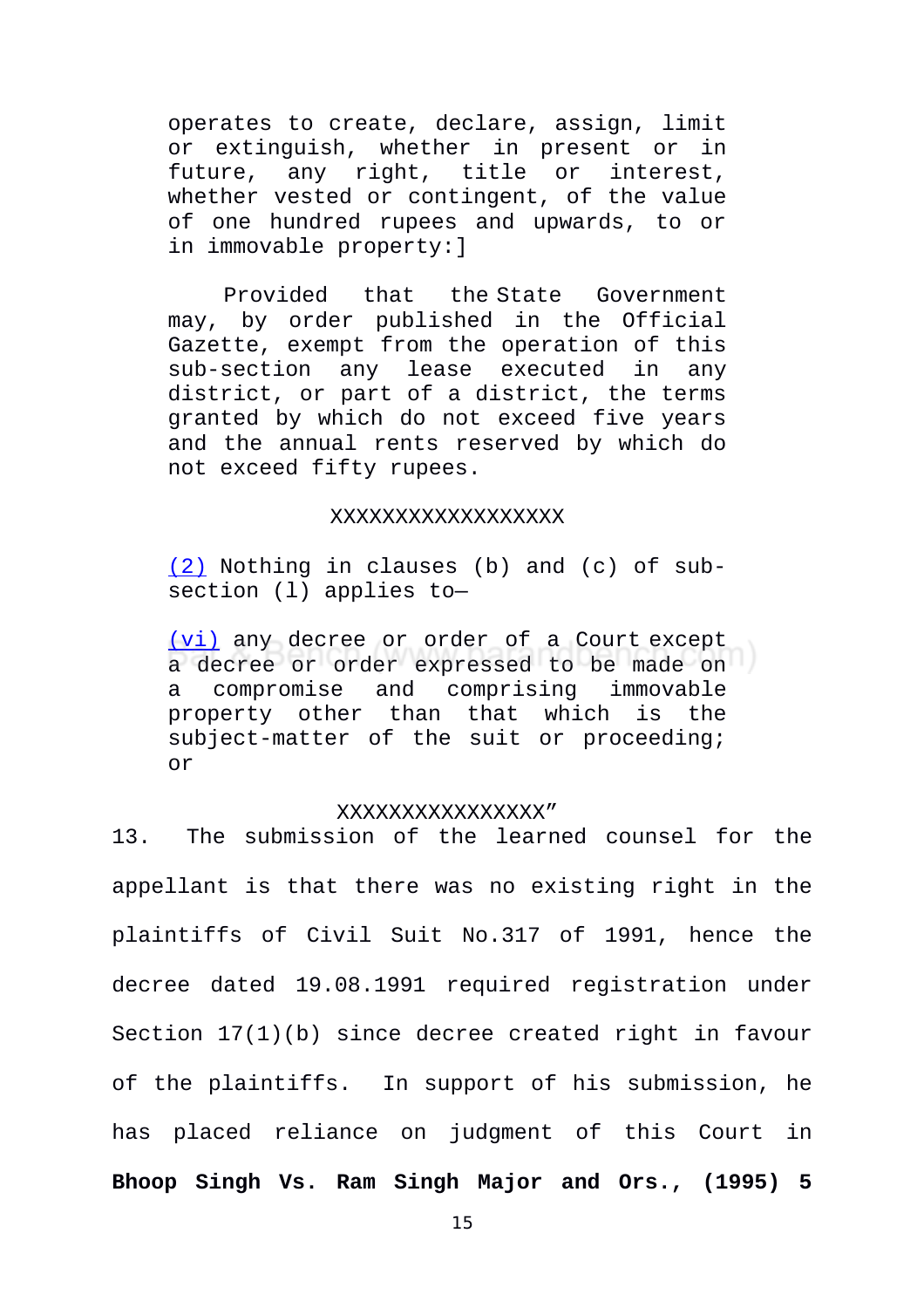**SCC 709** where this Court held that decree or order including compromise decree granting new right, title or interest in praesenti in immovable property of value of Rs.100 or above is compulsorily registrable. In paragraphs 17 and 18 of the judgment, following was laid down:-

**"17.** It would, therefore, be the duty of the court to examine in each case whether the parties have pre-existing right to the immovable property, or whether under the order or decree of the court one party having right, title or interest therein agreed or suffered to extinguish the same and created right, title or interest *in praesenti* in immovable property of the value of Rs 100 or upwards in favour of other party for the first time, either by compromise or pretended consent. If latter be the position, the document is compulsorily registrable.

**18.** The legal position qua clause (*vi*) can, on the basis of the aforesaid discussion, be summarised as below:

(1) Compromise decree if bona fide, in the sense that the compromise is not a device to obviate payment of stamp duty and frustrate the law relating to registration, would not require registration. In a converse situation, it would require registration.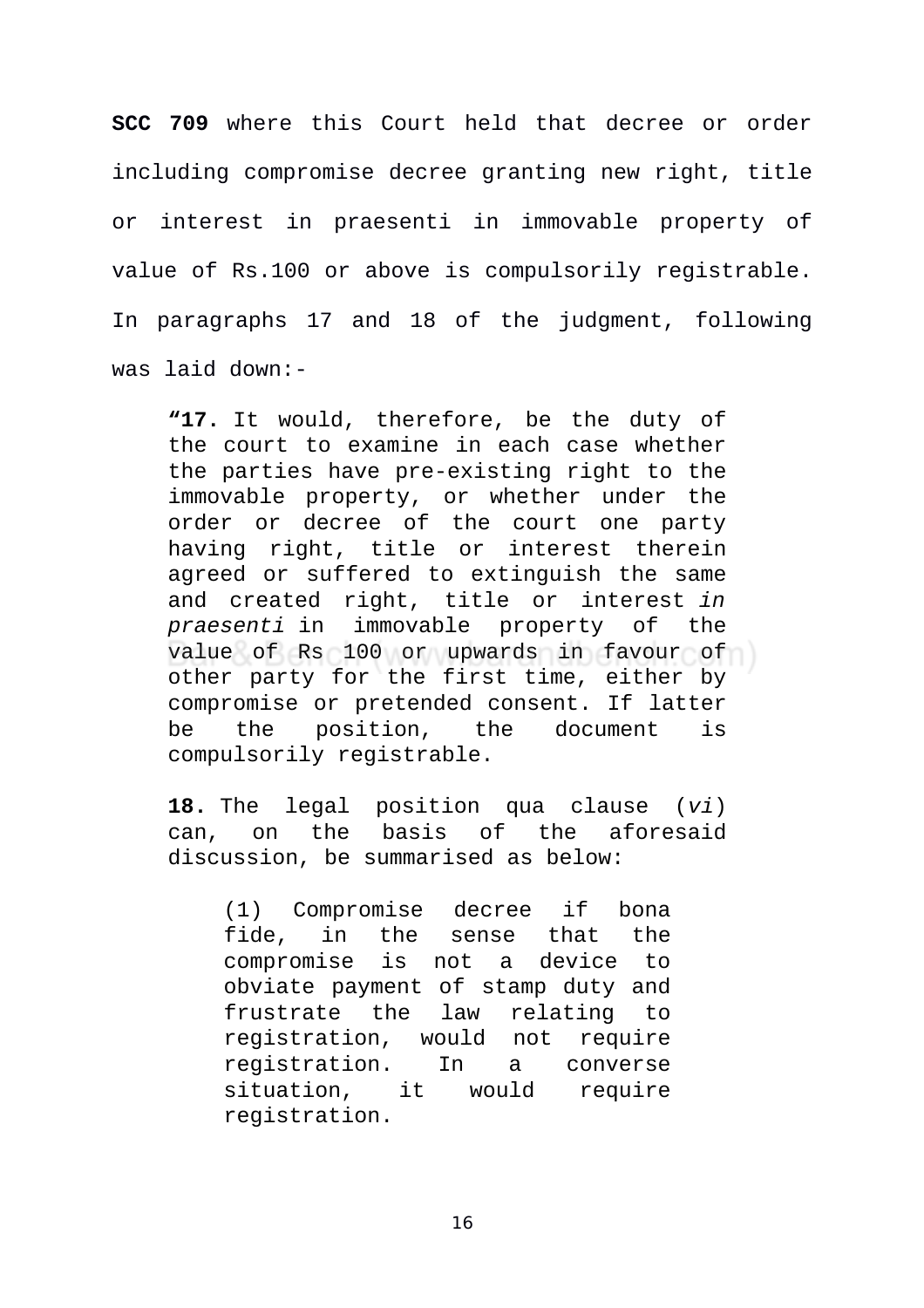(2) If the compromise decree were to create *for the first time* right, title or interest in immovable property of the value of Rs 100 or upwards in favour of any party to the suit the decree or order would require registration.

(3) If the decree were not to attract any of the clauses of subsection (1) of Section 17, as was the position in the aforesaid Privy Council and this Court's cases, it is apparent that the decree would not require registration.

(4) If the decree were not to embody the terms of compromise, as was the position in *Lahore case*, benefit from the terms of compromise cannot be derived, even if a suit were to be disposed of because of the compromise in question.

(5) If the property dealt with by the decree be not the "subjectmatter of the suit or proceeding", clause (*vi*) of sub-section (2) would not operate, because of the amendment of this clause by Act 21 of 1929, which has its origin in the aforesaid decision of the Privy Council, according to which the original clause would have been attracted, even if it were to encompass property not litigated."

14. The decree passed in **Bhoop Singh's case (supra)**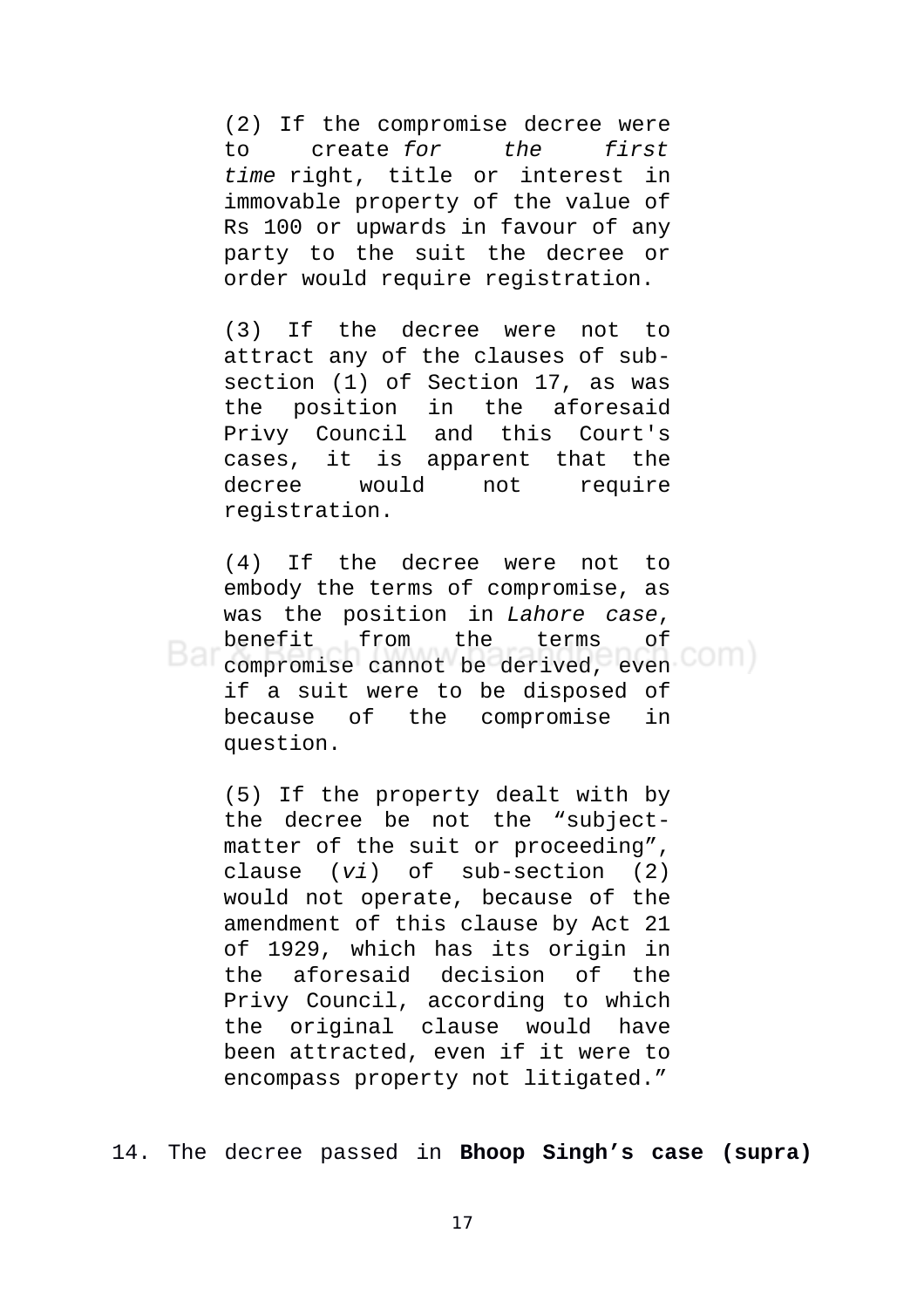has been quoted in paragraph 2 of the judgment, which clearly proved that declaration was granted that plaintiff will be the owner in possession from today. In the above case, the suit was decreed on the basis of compromise though the decree is on the ground that defendant admitted the claim of the plaintiff in written statement.

15. Learned counsel for the appellant has further placed reliance on another judgment of this Court in **Civil Appeal No.890 of 2008 – Mata Deen Vs. Madan Lal & Ors.,** in which case also, decree was passed on the ground of family settlement in favour of the plaintiffs-defendants. The decree passed was required to be compulsorily registered under Section 17(2)(vi) of the Registration Act, which having not been done, the judgment was set aside and the case was remanded for the consideration of the question of law. The observation of this Court in the above judgment is to the following effect:-

"………………………..The second Appellate Court was required to examine this aspect of the case. As it is a substantial question of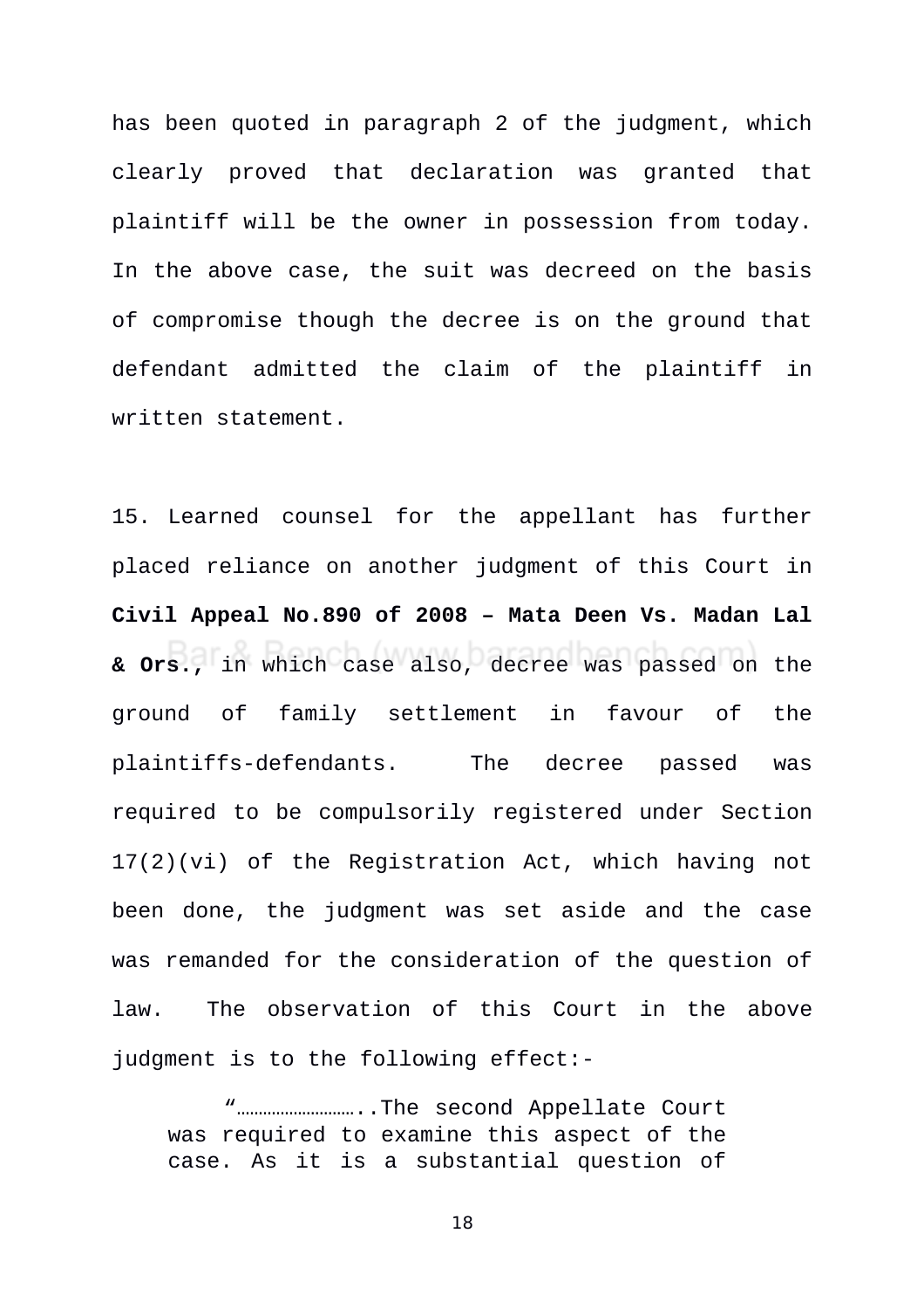law which fell for consideration under Section 100 CPC, as could be seen, the impugned judgment passed by the High Court is simply concurred with the finding of fact concurred with by the first Appellate Court in its judgment in exercise of its appellate jurisdiction and it had not adverted to the substantial question of law with respect to compulsory registration of a decree in favour of the first defendant and the consequences for non registration of a decree under Section 17(2)(vi) of the Act and the law laid down by this Court in the case of Bhoop Singh vs. Ram Singh Major & Ors., (1995) 5 SCC 709 is not applied to the case on hand, which rendered the impugned judgment and decree bad in law.

In view of the reasons stated supra, we set aside the impugned judgment and decree passed by the High Court and remand the matter to it with a request to reconsider the matter after framing the substantial questions of law that would arise for consideration and hear the parties and pass appropriate orders in accordance with law. Since the matter is of 1995 we request the High Court to dispose of the matter as expeditiously as possible but not later than six months from the date of receipt of a copy of this Order.

The appeal is disposed of accordingly."

16. From the above judgment, it is not clear as to whether the decree, which was passed on the basis of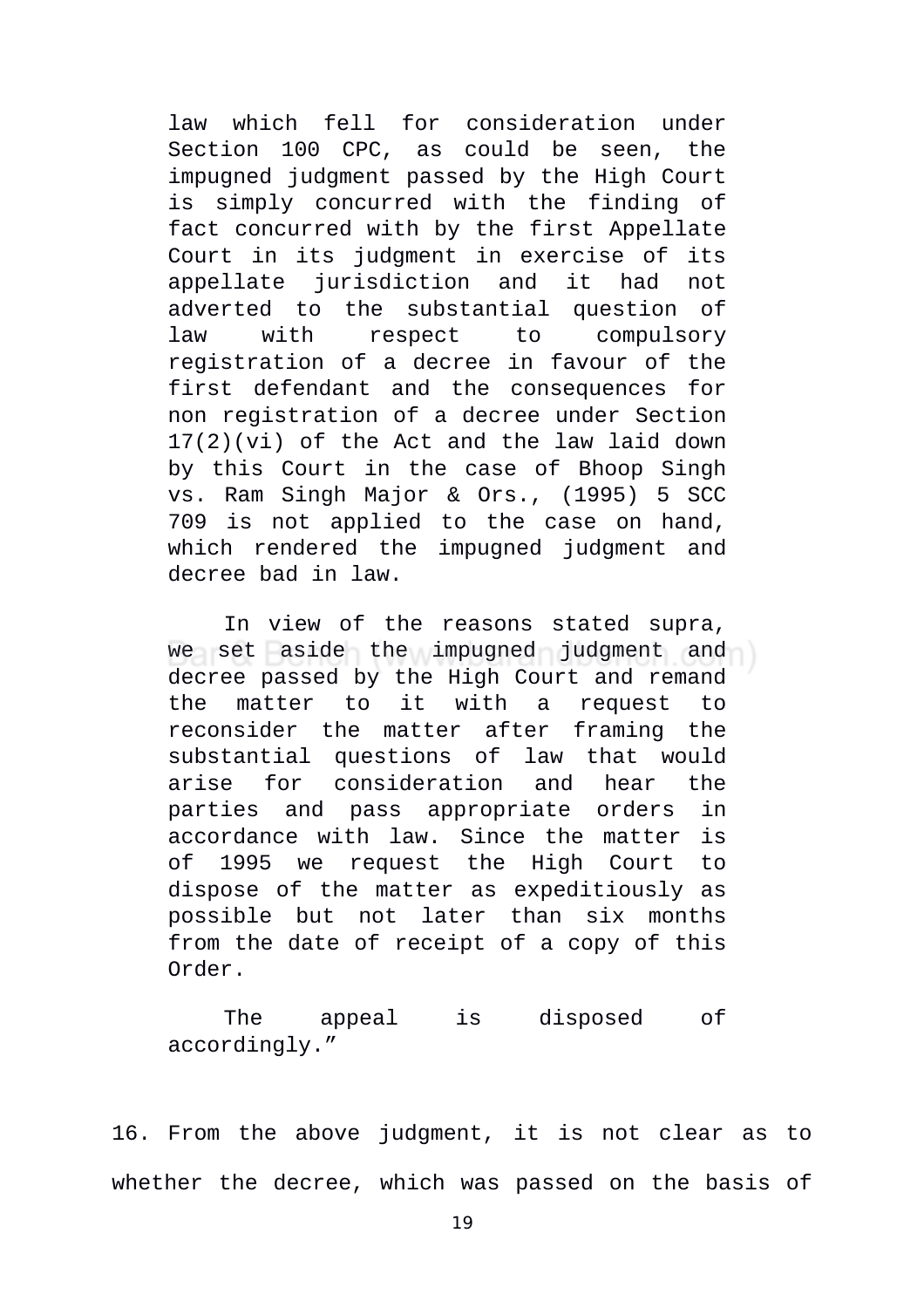family settlement, relate to the suit property or the property which was covered in the decree was not part of the suit land. The above fact is crucial and it is yet to be determined in view of the remand by this Court, hence, the said judgment cannot be said to be lend any support to the learned counsel for the appellant.

17. Shri Manoj Swarup, learned counsel for the respondents has on the other hand placed reliance on judgment of **Som Dev and Ors. Vs. Rati Ram and Anr., (2006) 10 SCC 788**.The above was a case where decree was based on an admission recognising pre-existing rights under family arrangement. This court held that in the above case, the decree did not require registration under Section 17(1)(b).

18. This Court in a subsequent judgment in **K. Raghunandan and Ors. Vs. Ali Hussain Sabir and Ors., (2008) 13 SCC 102,** Court had occasion to interpret Section 17 and laid down following in paragraphs 23, 24, 25 and 28:-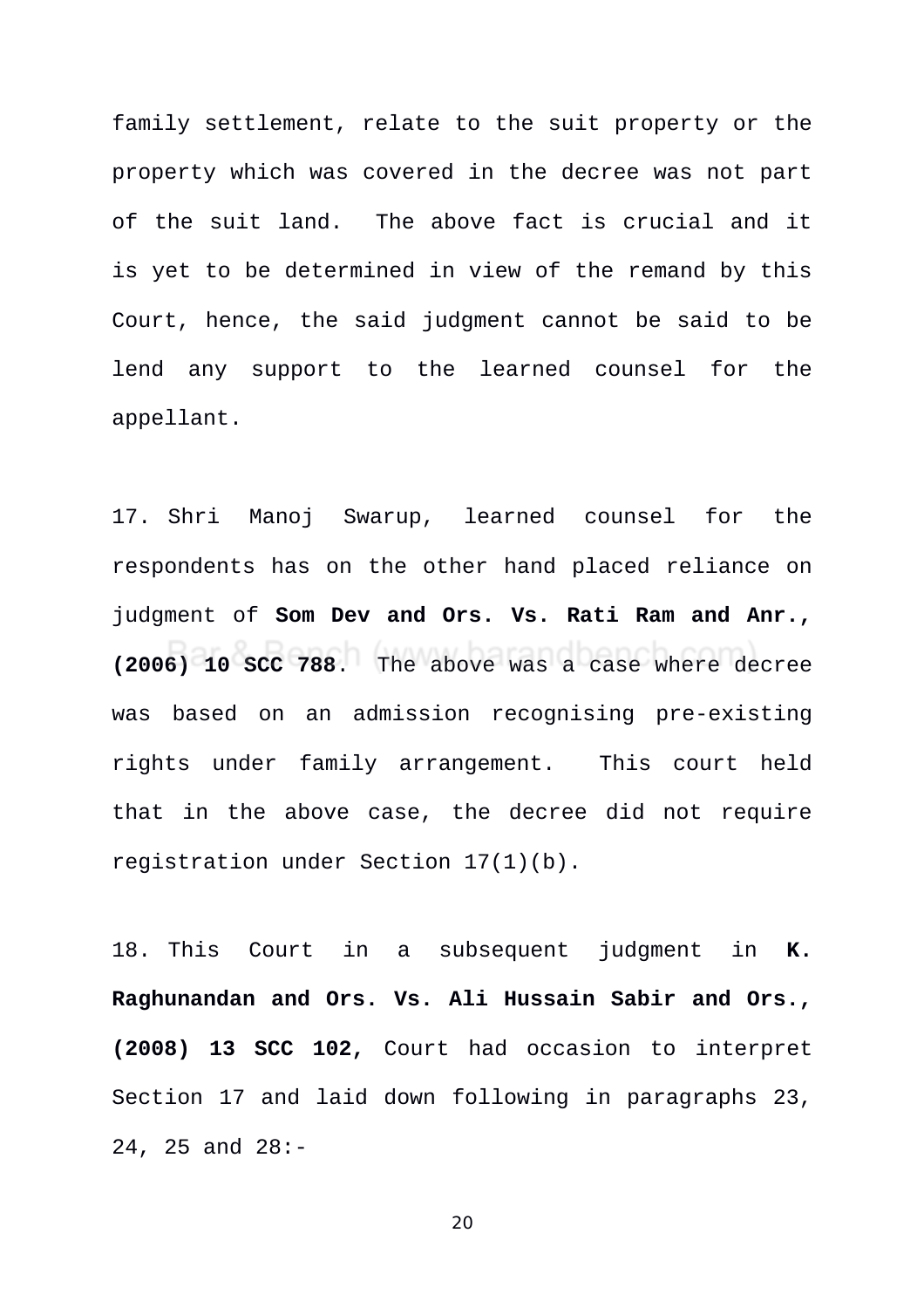**"23.** Sub-section (2) of Section 17 of the Act, however, carves out an exception therefrom stating that nothing in clauses (*b*) and (*c*) of sub-section (1) of Section 17 would inter alia apply to "any decree or order of a court except a decree or order expressed to be made on a compromise and comprising immovable property other than that which is the subject-matter of the suit or proceeding". Even if the passage was not the subject-matter of the suit, indisputably, in terms of the Code of Civil Procedure (Amendment) Act, 1976, a compromise decree was permissible.

**24.** A plain reading of the said provision clearly shows that a property which is not the subject-matter of the suit or a proceeding would come within the purview of exception contained in clause (*vi*) of sub-section (2) of Section 17 of the Act. If a compromise is entered into in respect of an immovable property, comprising other than that which was the subject-matter of the suit or the proceeding, the same would require registration. The said provision was inserted by Act 21 of 1929.

**25.** The Code of Civil Procedure (Amendment) Act, 1976 does not and cannot override the provisions of the Act. The purported passage being not the subjectmatter of the suit, if sought to be transferred by the respondent-defendants in favour of the appellant-plaintiffs or if by reason thereof they have relinquished their own rights and recognised the rights of the appellantplaintiffs, registration thereof was imperative. The first appellate court held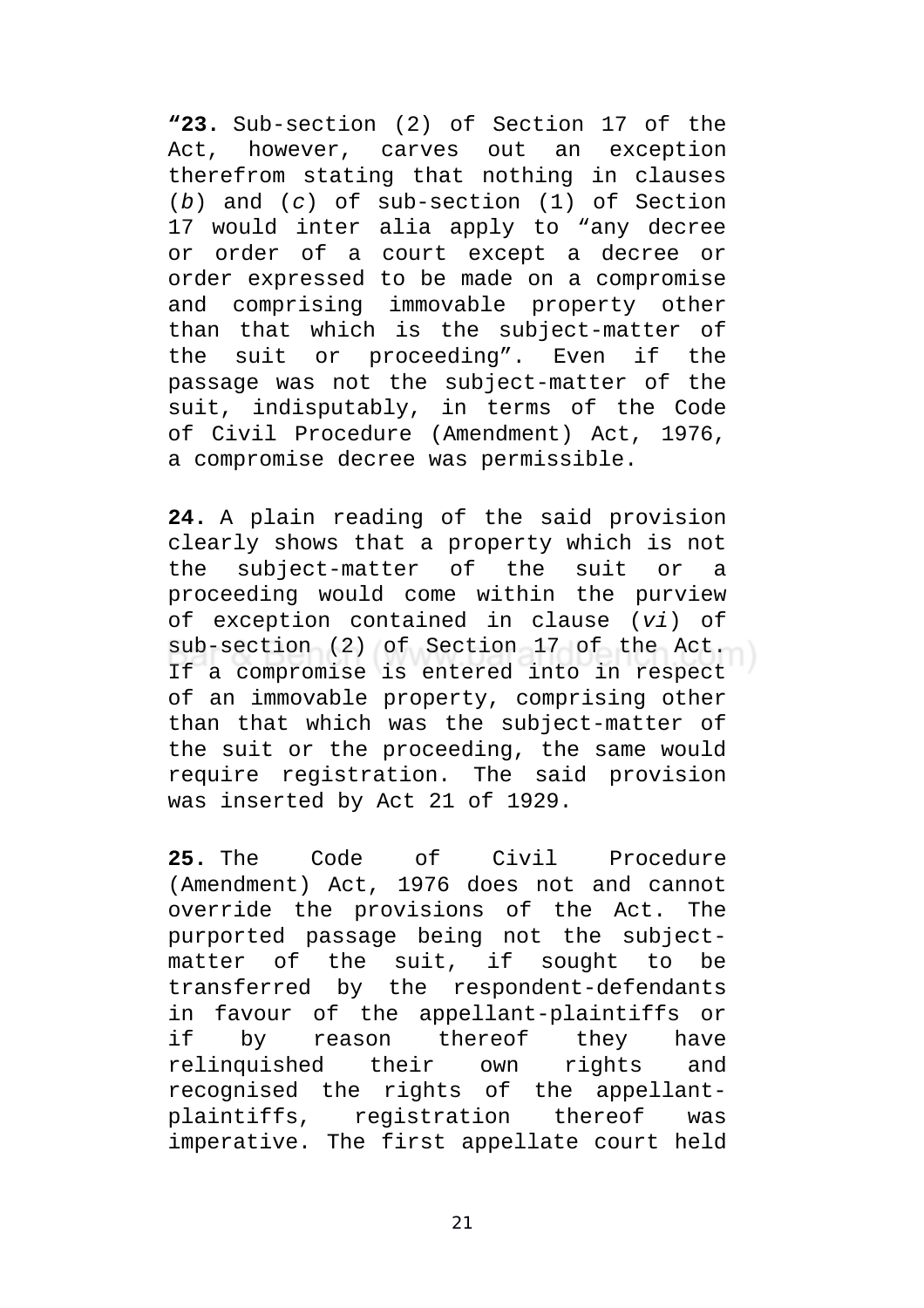so. The High Court also accepted the said findings.

**28.***Bhoop Singh* [(1995) 5 SCC 709], inter alia, lays down: (SCC p. 715, para 18)

"*18*. (*1*) Compromise decree if bona fide, in the sense that the compromise is not a device to obviate payment of stamp duty and frustrate the law relating to registration, would not require registration. In a converse situation, it would require registration.

(*2*) If the compromise decree were to create *for the first time* right, title or interest in immovable property of the value of Rs 100 or upwards in favour of any **party to the suit the decree or community** order would require registration." (emphasis in original)

Thus, indisputably, if the consent terms create a right for the first time as contradistinguished from recognition of a right, registration thereof would be required, if the value of the property is Rs 100 and upwards."

19. In the above judgment, the case of **Bhoop Singh** was also considered and distinguished. In a recent judgment delivered by Two Judge Bench of this Court of which one of us was also member (Ashok Bhushan,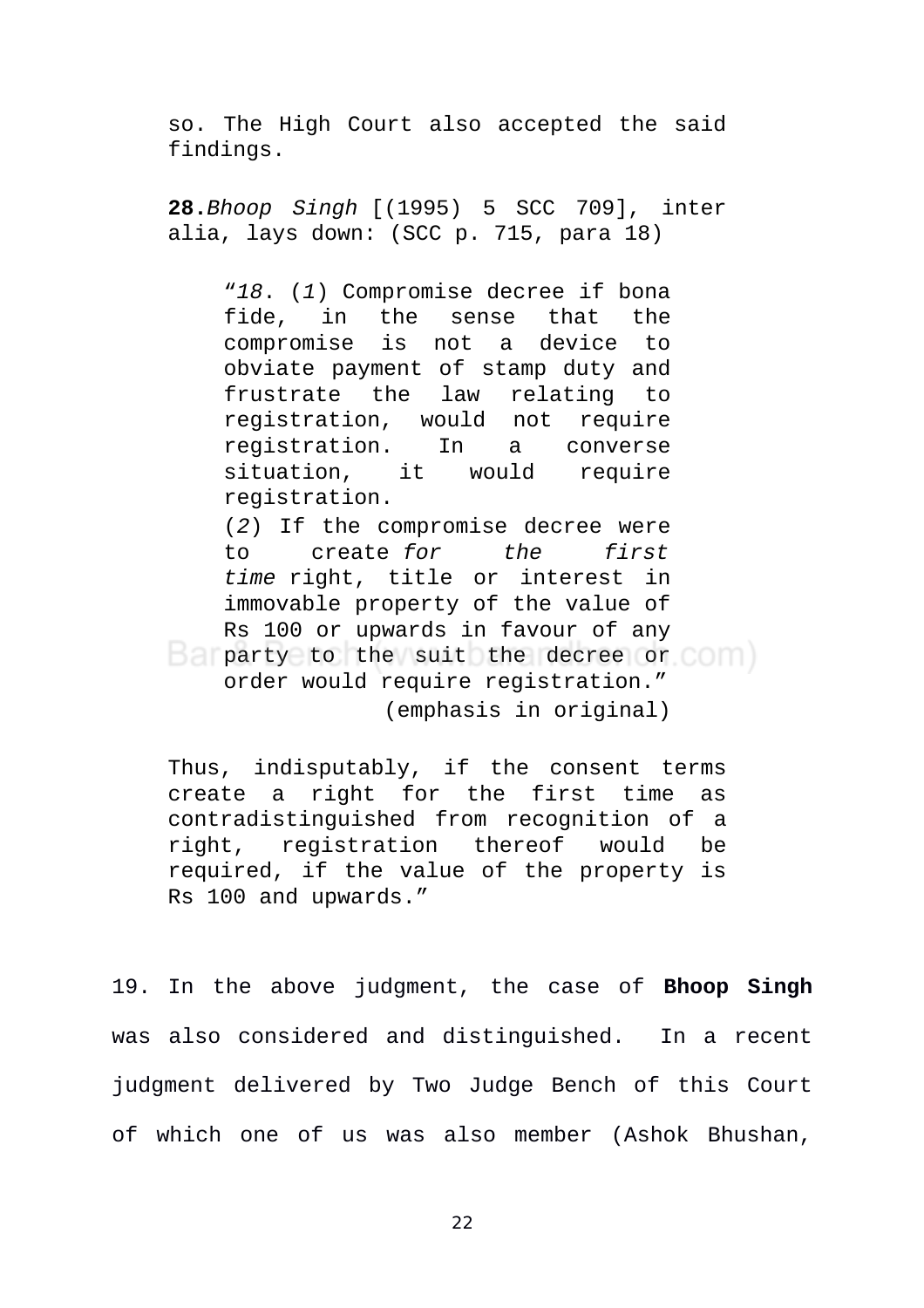J.), the judgment of **Bhoop Singh** and **Som Dev** came to be considered in **Mohammade Yusuf & Ors. Vs. Rajkumar & Ors., 2020(3) SCALE 146.** The question arose in the above case was also non-registration of a decree on the basis of which the Court has refused to admit the decree in evidence in a subsequent suit. This Court had occasion to interpret Section 17 and had also considered the **Bhoop Singh** and **Som Dev's** case. In paragraphs 6, 8, 13 and 14 of the judgment, which are relevant are as follows:-

**"6.** A compromise decree passed by a Court would ordinarily be covered by Section 17(1)(*b*) but sub-section (2) of Section 17 provides for an exception for any decree or order of a court except a decree or order expressed to be made on a compromise and comprising immovable property other than that which is the subject-matter of the suit or proceeding. Thus, by virtue of sub-section (2)(*vi*) of Section 17 any decree or order of a court *does not require registration*. In sub-clause (*vi*) of sub-section (2), one category is excepted from sub-clause (*vi*), i.e., a decree or order expressed to be made on a compromise and comprising immovable property other than that which is the subject-matter of the suit or proceeding. Thus, by conjointly reading Section 17(1) (*b*) and Section 17(2)(*vi*), it is clear that a compromise decree comprising immovable property other than which is the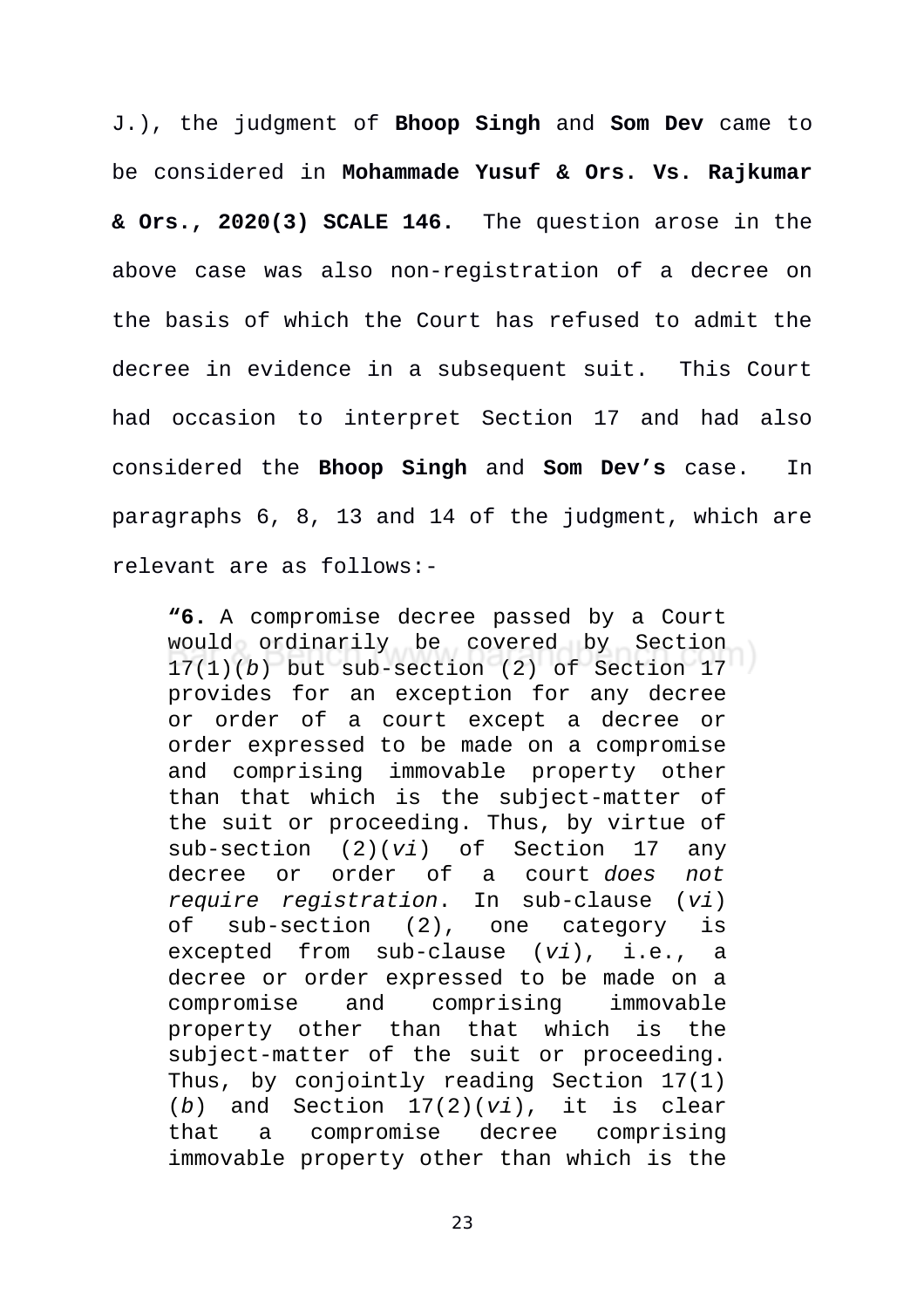subject-matter of the suit or proceeding requires registration, although any decree or order of a court is exempted from registration by virtue of Section 17(2) (*vi*). A copy of the decree passed in Suit No. 250-A of 1984 has been brought on record as Annexure P-2, which indicates that decree dated 4-10-1985 was passed by the Court for the property, which was subject-matter of the suit. Thus, the exclusionary clause in Section 17(2)(*vi*) is not applicable and the compromise decree dated 4-10-1985 was not required to be registered on plain reading of Section 17(2)(*vi*). The High Court referred to the judgment of this Court in *Bhoop Singh* Vs. *Ram Singh* Major and Others, (1995) 5 SCC 709, in which case, the provision of Section 17(2)(*vi*) of the Registration Act came for consideration. This Court in the above case while considering clause (*vi*) laid down the following in paras 16, 17 and 18:

"*16*. We have to view the reach of clause (*vi*), which is an exception to sub-section (1), bearing all the aforesaid in mind. We would think that the exception engrafted is meant to cover that decree or order of a court, including a decree or order expressed to be made on a compromise, which declares the pre-existing right and does not by itself create new right, title or interest in praesenti in immovable property of the value of Rs 100 or upwards. Any other view would find the mischief of avoidance of registration, which requires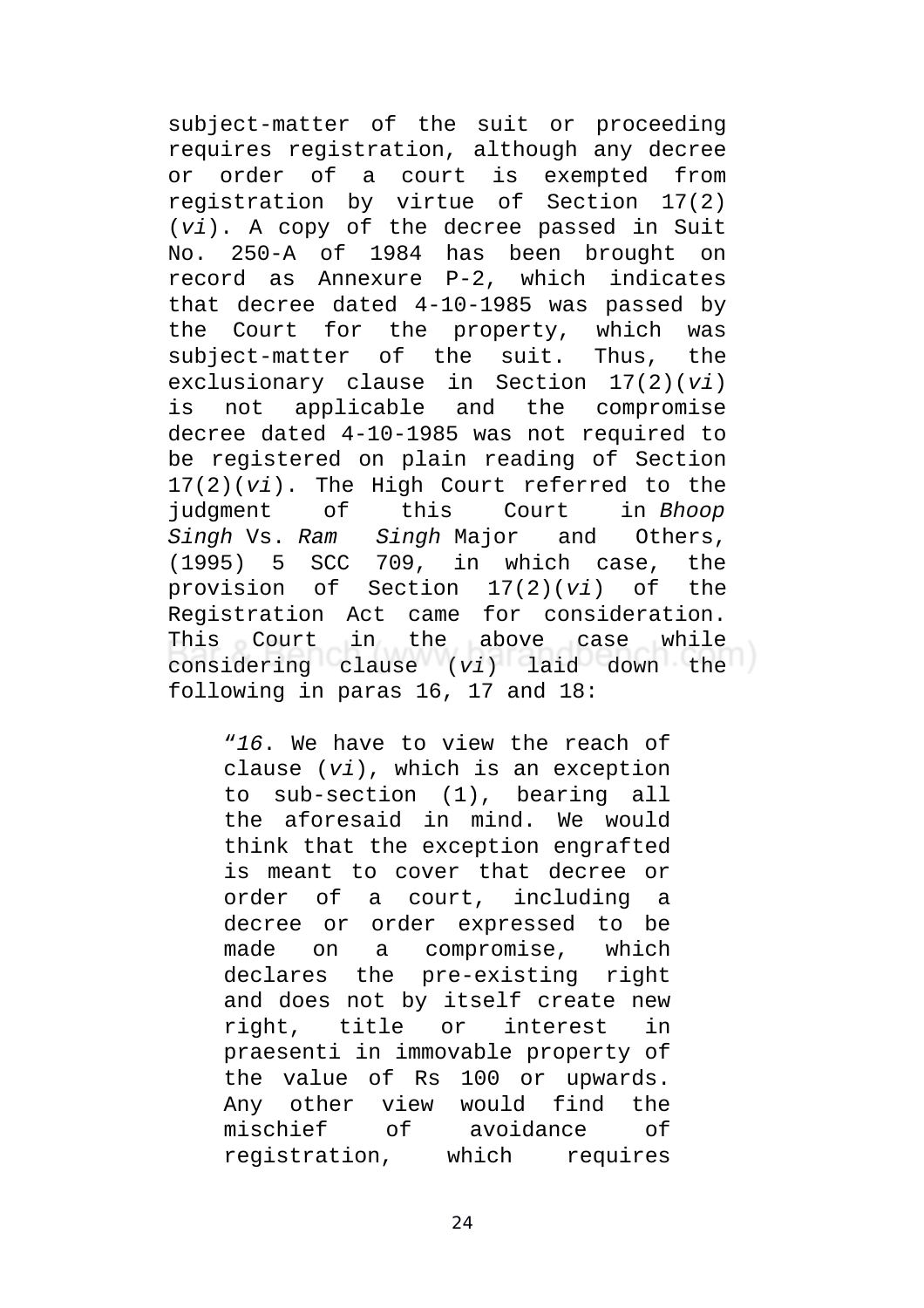payment of stamp duty, embedded in the decree or order.

*17*. It would, therefore, be the duty of the court to examine in each case whether the parties have pre-existing right to the immovable property, or whether under the order or decree of the court one party having right, title or interest therein agreed or suffered to extinguish the same and created right, title or interest in praesenti in immovable property of the value of Rs 100 or upwards in favour of other party for the first time, either by compromise or pretended consent. If latter be the position, the document is compulsorily registrable.<br>
« bench (www.barandbench.com)

*18*. The legal position qua clause (*vi*) can, on the basis of the aforesaid discussion, be summarised as below:

> (1) Compromise decree if bona fide, in the sense that the compromise is not a device to obviate payment of stamp duty and frustrate the law relating to registration, would not require registration. In a converse situation, it would require registration.

(2) If the compromise decree were to create *for*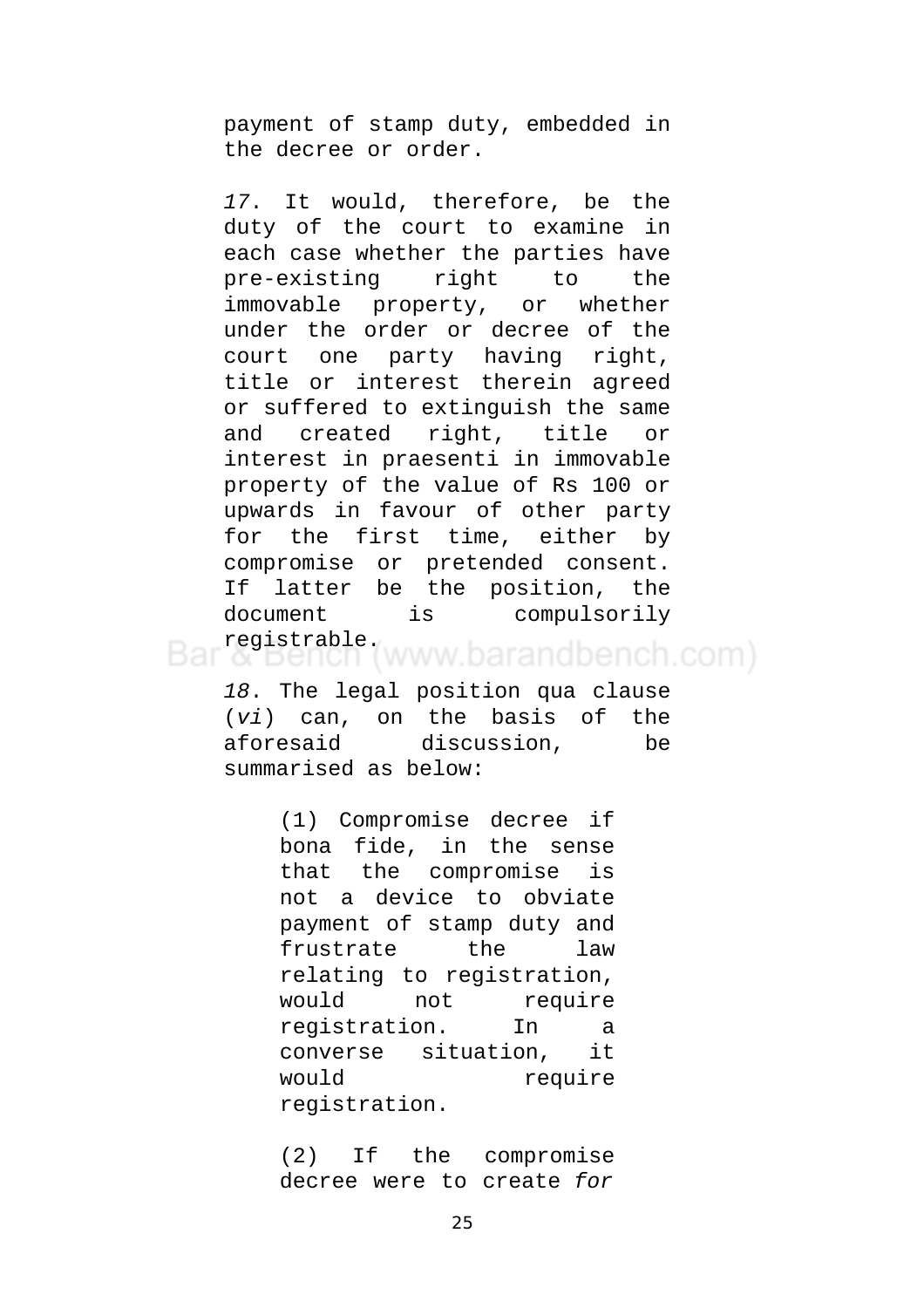*the first time* right, title or interest in immovable property of the value of Rs 100 or upwards in favour of any party to the suit the decree or order would require registration.

(3) If the decree were not to attract any of the clauses of sub-section (1) of Section 17, as was the position in the aforesaid Privy Council and this Court's cases, it is apparent that the decree would not require registration.

(4) If the decree were Bar & I not to embody the terms Ch.COM) of compromise, as was the position in *Lahore case*, benefit from the terms of compromise cannot be derived, even if a suit were to be disposed of because of the compromise in question.

> (5) If the property dealt with by the decree be not the "subject-matter of the suit or proceeding", clause (*vi*) of subsection (2) would not operate, because of the amendment of this clause by Act 21 of 1929, which has its origin in the aforesaid decision of the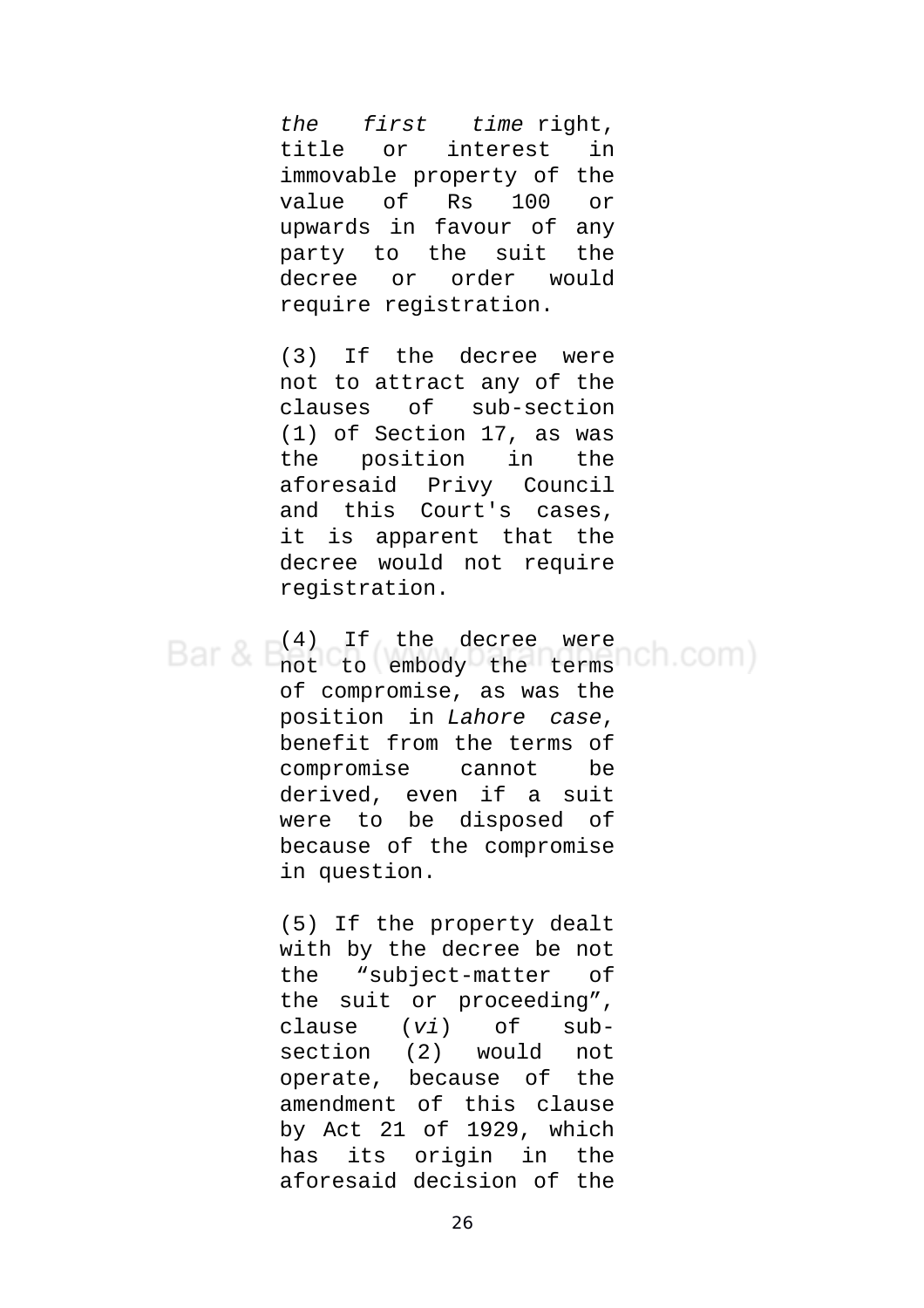Privy Council, according to which the original clause would have been attracted, even if it were to encompass property not litigated."

**8.** Following the above judgment of *Bhoop Singh* (supra), the High Court held that since the compromise decree dated 4-10- 1985 did not declare any pre-existing right of the plaintiff, hence it requires registration. The High Court relied on the judgment of *Gurdwara Sahib* Vs. *Gram Panchayat Village Sirthala* and another (supra) and made following observations in paras 11, 12 and 13:

"*11*. In the present case, in the earlier suit CS No. 250-A/1984 the petitioner had claimed declaration of title on the plea of adverse possession and the compromise decree was passed in the suit. The very fact that the suit was based upon the plea of adverse possession reflects that the petitioner had no pre-existing title in the suit property. Till the suit was decreed, the petitioner was a mere encroacher, at the most denying the title of lawful owner.

*12*. The Supreme Court in the matter of *Gurdwara Sahib* v. *Gram Panchayat Village Sirthala* reported in (2014) 1 SCC 669 has settled that declaratory decree based on plea of adverse possession cannot be claimed and adverse possession can be used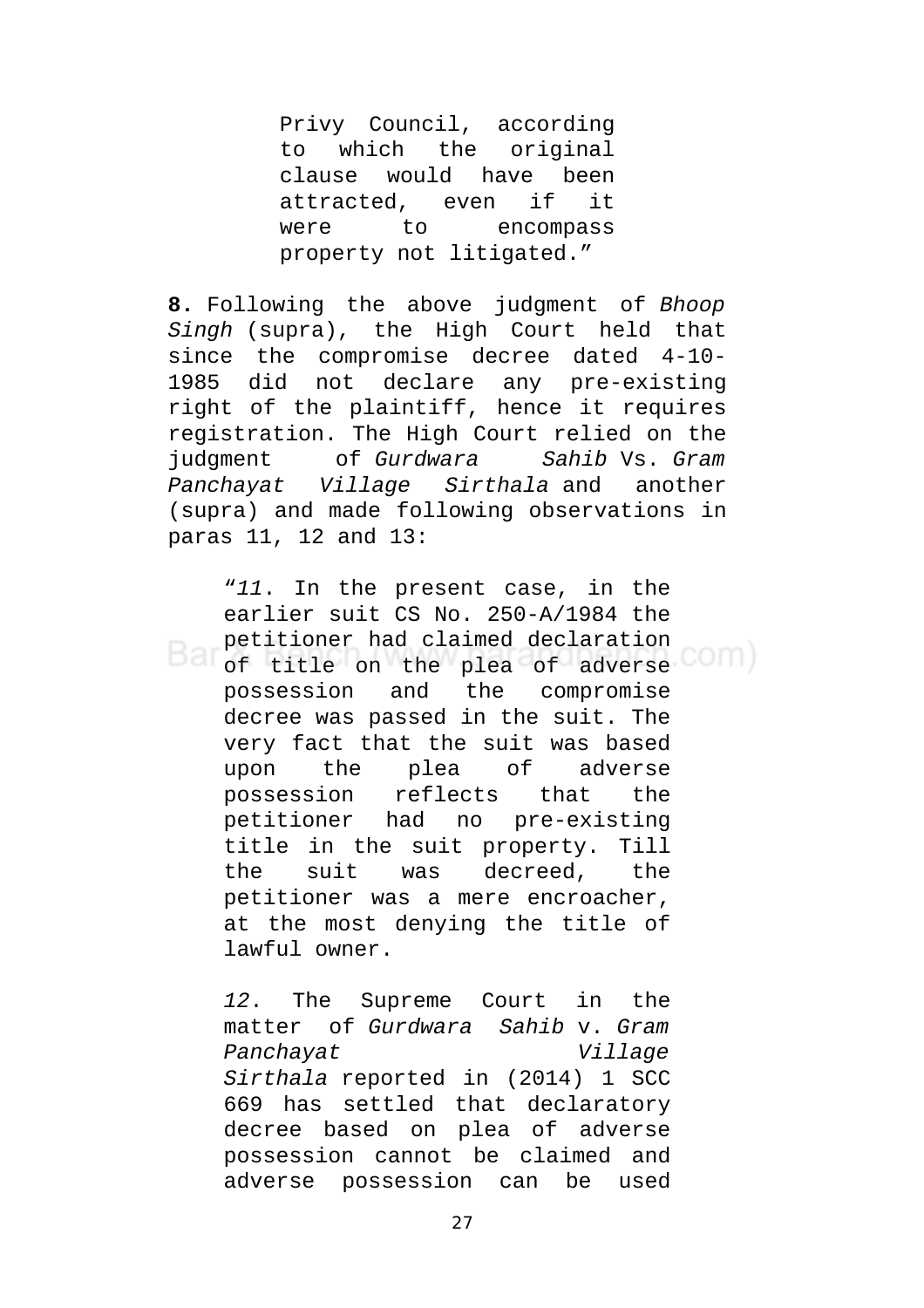only as shield in defence by the defendant. It has been held that:

*"7*. In the Second Appeal, the relief of ownership by adverse possession is again denied holding that such a suit is not maintainable. There cannot be any quarrel to this extent the judgments of the courts below are correct and without any blemish. Even if the plaintiff is found to be in adverse possession, it cannot seek a declaration to the effect that such adverse possession has matured into ownership. Only if proceedings filed against the appellant and Ch.COM) Bar & appellant is arrayed as the defendant that it can use this adverse possession as a shield/defence."

*13*. The plea of the petitioner based upon Section 27 of the Limitation Act is found to be devoid of any merit since it relates to the extinction of the right of the lawful owner after expiry of the Limitation Act, but in view of the judgment of the Supreme Court in *Gurdwara Sahib* (supra), the petitioner cannot claim himself to be the owner automatically after the expiry of the said limitation."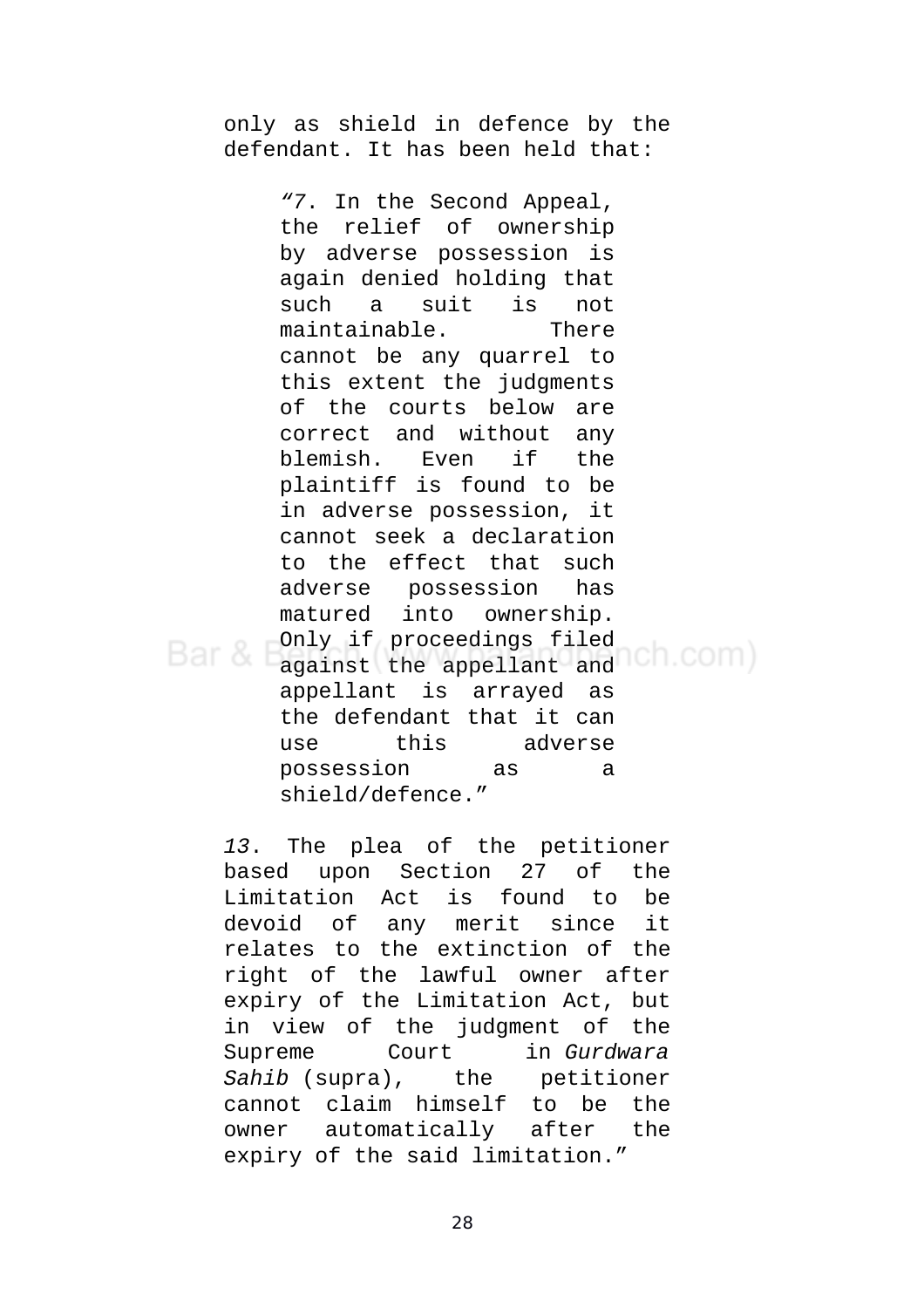**13.** This Court in *Som Dev* v. *Rati Ram and Another,* (2006) 10 SCC 788 while explaining Section 17(2)(*vi*) and Sections 17(1)(*b*) and (*c*) held that all decrees and orders of the Court including compromise decree subject to the exception as referred that the properties that are outside the subject-matter of the suit do not require registration. In para 18, this Court laid down the following:

"*18*. ………………… But with respect, it must be pointed out that a decree or order of a court does not require registration if it is not based on a compromise on the ground that clauses (*b*) and (*c*) of Section 17 of the Registration Act are attracted. Even a decree on a compromise does not require registration if it does not take Bar in property that is not the COM) subject-matter of the suit……………….."

**14.** In the facts of the present case, the decree dated 4-10-1985 was with regard to the property, which was the subject-matter of the suit, hence not covered by exclusionary clause of Section 17(2)(*vi*) and the present case is covered by the main exception crafted in Section 17(2) (*vi*) i.e. "any decree or order of a court". When registration of an instrument as required by Section 17(1)(*b*) is specifically excluded by Section 17(2)(*vi*) by providing that nothing in clauses (*b*) and (*c*) of sub-section (1) applies to any decree or order of the court, we are of the view that the compromise decree dated 4-10-1985 did not require registration and the learned Civil Judge as well as the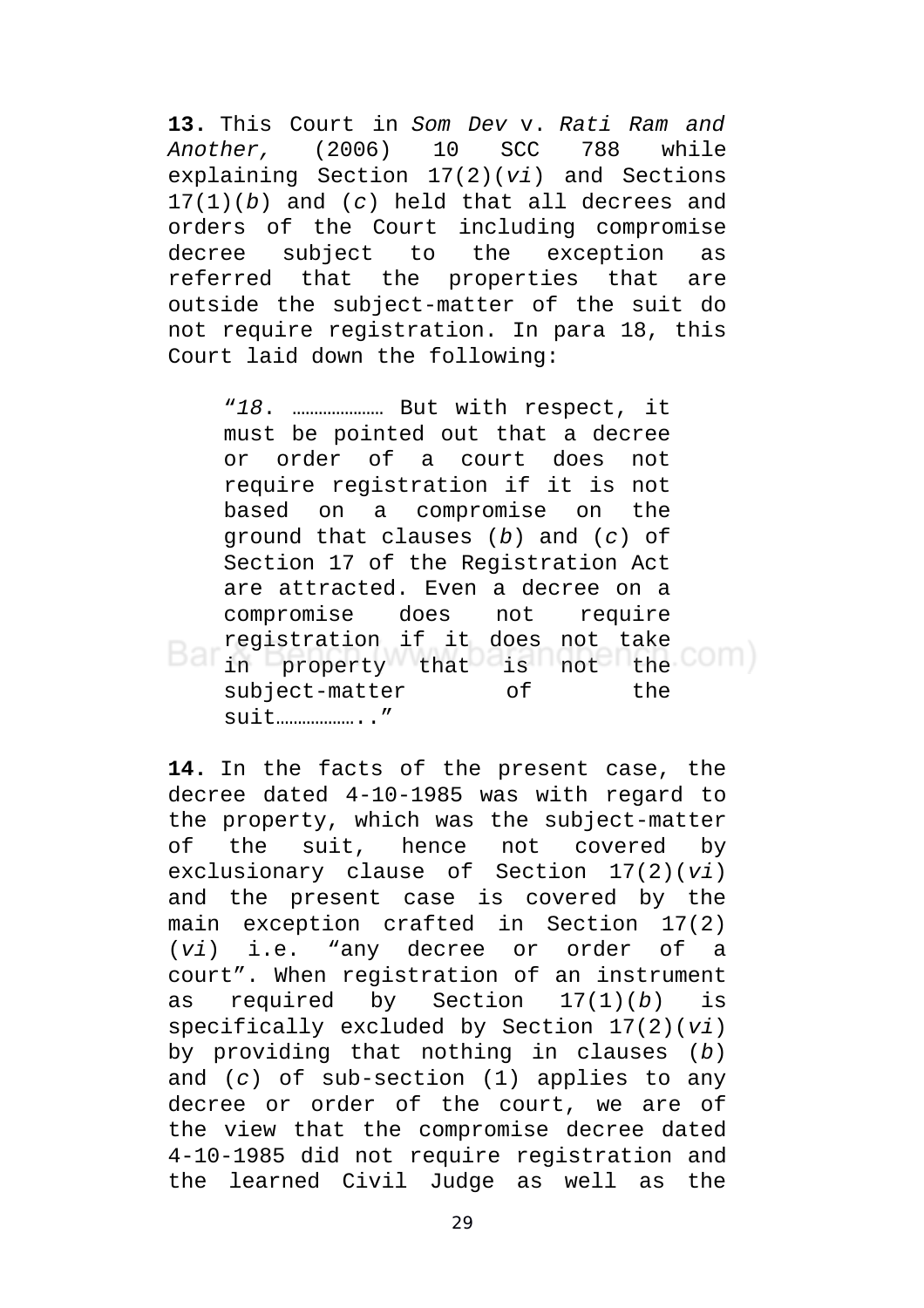High Court erred in holding otherwise. We, thus, set aside the order of the Civil Judge dated 7-1-2015 as well as the judgment of the High Court dated 13-2- 2017. The compromise decree dated 4-10- 1985 is directed to be exhibited by the trial court. The appeal is allowed accordingly."

20. This Court held that since the decree which was sought to be exhibited was with regard to the property which was subject matter of suit, hence, was not covered by exclusionary clause of Section 17(2) (vi) and decree did not require registration. The issue in the present case is squarely covered by the above judgment. We, thus, conclude that in view of the fact that the consent decree dated 19.08.1991 relate to the subject matter of the suit, hence it was not required to be registered under Section 17(2) (vi) and was covered by exclusionary clause. Thus, we, answer question No.1 that the consent decree dated 19.08.1991 was not registrable and Courts below have rightly held that the decree did not require registration.

### **Question No.2**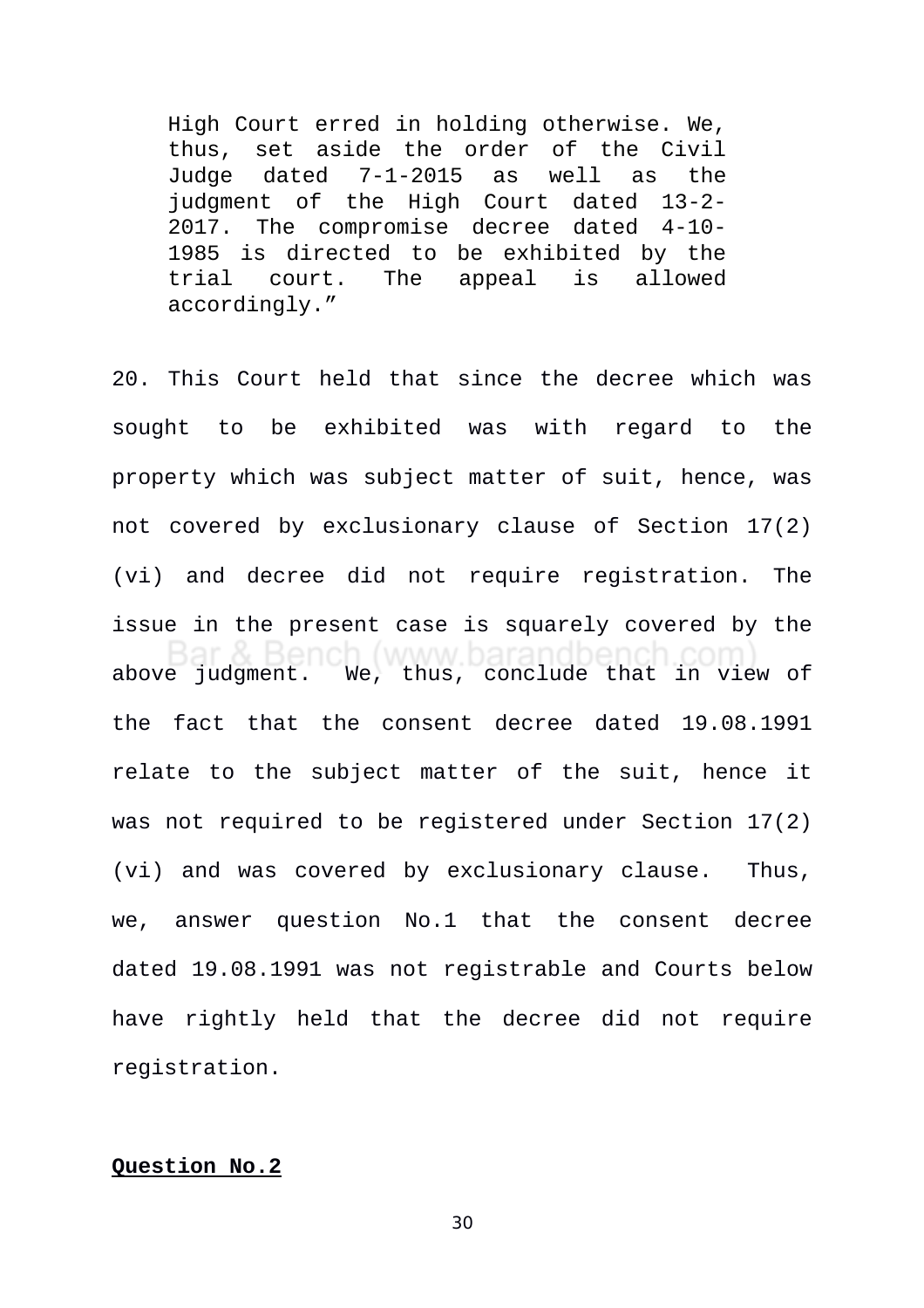21. The submission of the learned counsel for the appellant is that the consent decree was passed in favour of nephews of Smt. Jagno, who do not belong to the family of the plaintiffs-appellants. It is submitted that plaintiffs-appellants belonged to the family of Badlu, who was the tenure-holder of the property. It is submitted that the defendantsrespondents belong to family of Smt. Jagno being brother's son of Smt. Jagno, i.e., nephews, hence, they belong to different family and no family arrangement could have been entered with them.

# Bar & Bench (www.barandbench.com)

22. Before we answer the above issue, it is necessary to find out what is the concept of family with regard to which a family settlement could be entered. A Three-Judge bench of this Court in **Ram Charan Das Vs. Girjanandini Devi and Ors., 1965 (3) SCR 841** had occasion to consider a family settlement regarding the immovable property, this Court laid down that every party taking benefit under a family settlement must be related to one another in some way and have a possible claim to the property or a claim or even a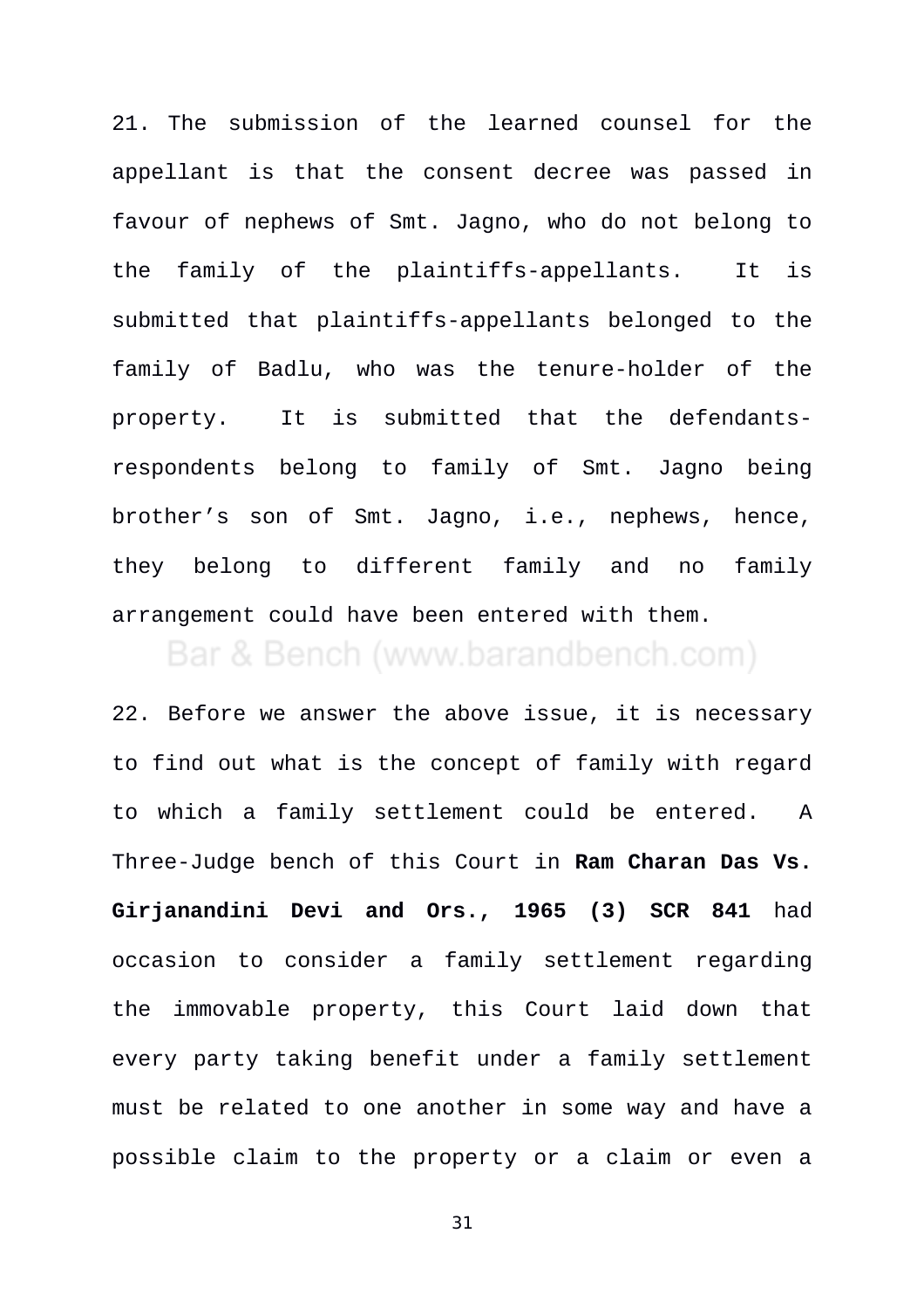semblance of a claim. Following was laid down at page 851:-

"....................In the first place once it is held that the transaction being a family settlement is not an alienation, it cannot amount to the creation of an interest. For, as the Privy Council pointed out in Mst. Hiran Bibi case [AIR 1914 (PC) 44] in a family settlement each party takes a share in the property by virtue of the independent title which is admitted to that extent by the other parties. It is not necessary, as would appear from the decision in Rangasami Gounden v. Nachiaopa Gounden [LR 46 I.A. 72] that every party taking benefit under a family settlement must necessarily be shown to have, under the law, a claim to a share in the property. All that is necessary is that the parties must be related to one another in some way and have a possible claim to the property or a claim or even a semblance of a claim on some other ground as, say, affection..................

**23.** A Three Judge Bench in the celebrated judgment of this Court in **Kale and Ors. Vs. Deputy Director of Consolidation and Ors., (1976) 3 SCC 119** had elaborately considered all contours of the family settlement. This Court laid down that term "family" has to be understood in a wider sense so as to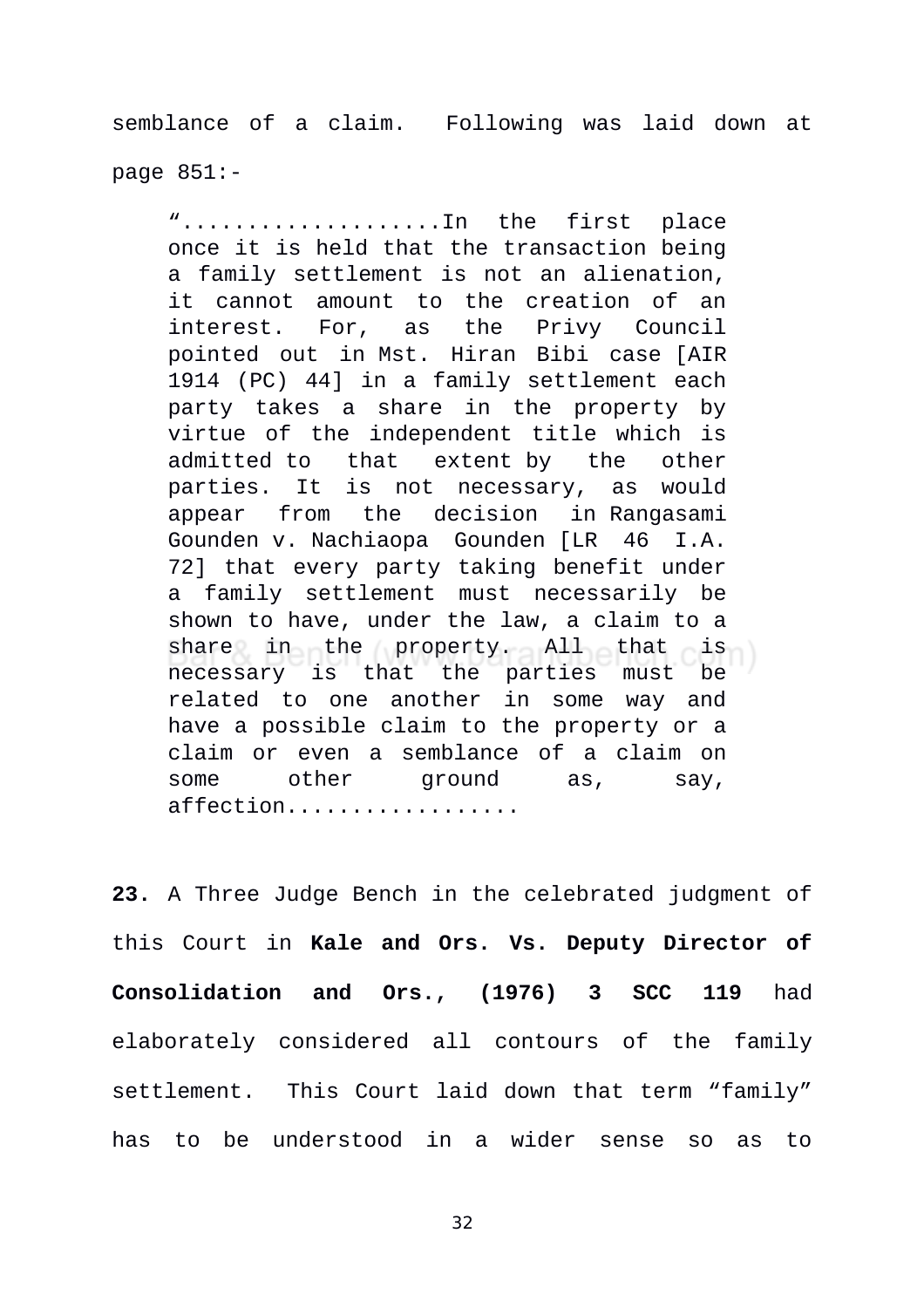include within its fold not only close relations or legal heirs but even those persons who may have some sort of antecedent title, a semblance of a claim or even if they have a spes successionis. In paragraphs 9 and 10, this Court laid down following:-

**"9.** Before dealing with the respective contentions put forward by the parties, we would like to discuss in general the effect and value of family arrangements entered into between the parties with a view to resolving disputes once for all. By virtue of a family settlement or arrangement members of a family descending from a common ancestor or a near relation seek to sink their differences and disputes, settle and resolve their conflicting claims or disputed titles once for all in order to buy peace of mind and bring about complete harmony and goodwill in the family. The family arrangements are governed by a special equity peculiar to themselves and would be enforced if honestly made. In this connection, Kerr in his valuable treatise *Kerr on Fraud* at p. 364 makes the following pertinent observations regarding the nature of the family arrangement which may be extracted thus:

"The principles which apply to the case of ordinary compromise between strangers do not equally apply to the case of compromises in the nature of family arrangements. Family arrangements are governed by a special equity peculiar to themselves, and will be enforced if honestly made,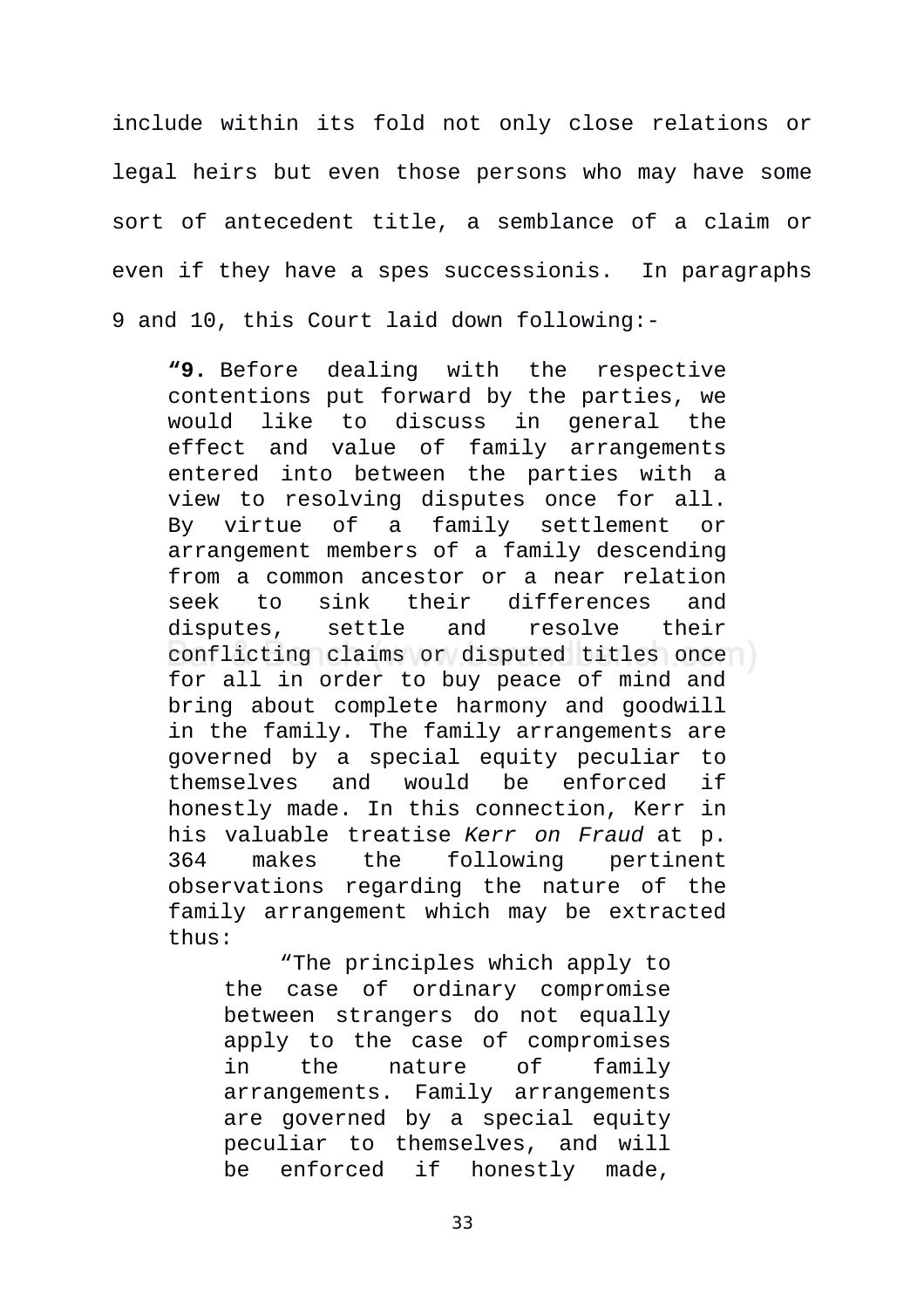although they have not been meant as a compromise, but have proceeded from an error of all parties, originating in mistake or ignorance of fact as to what their rights actually are, or of the points on which their rights actually depend."

The object of the arrangement is to protect the family from long-drawn litigation or perpetual strifes which mar the unity and solidarity of the family and create hatred and bad blood between the various members of the family. Today when we are striving to build up an egalitarian society and are trying for a complete reconstruction of the society, to maintain .and uphold the unity and homogeneity of the family which ultimately results in the unification of the society and, therefore, of the entire country, is the prime need of the hour. A family arrangement by which the property is equitably divided between the various contenders so as to achieve an equal distribution of wealth instead of concentrating the same in the hands of a few is undoubtedly a milestone in the administration of social justice. That is why the term "family" has to be understood in a wider sense so as to include within its fold not only close relations or legal heirs but even those persons who may have some sort of antecedent title, a semblance of a claim or even if they have a spes successionis so that future disputes are sealed for ever and the family instead of fighting claims inter se and wasting time, money and energy on such fruitless or futile litigation is able to devote its attention to more constructive work in the larger interest of the country. The courts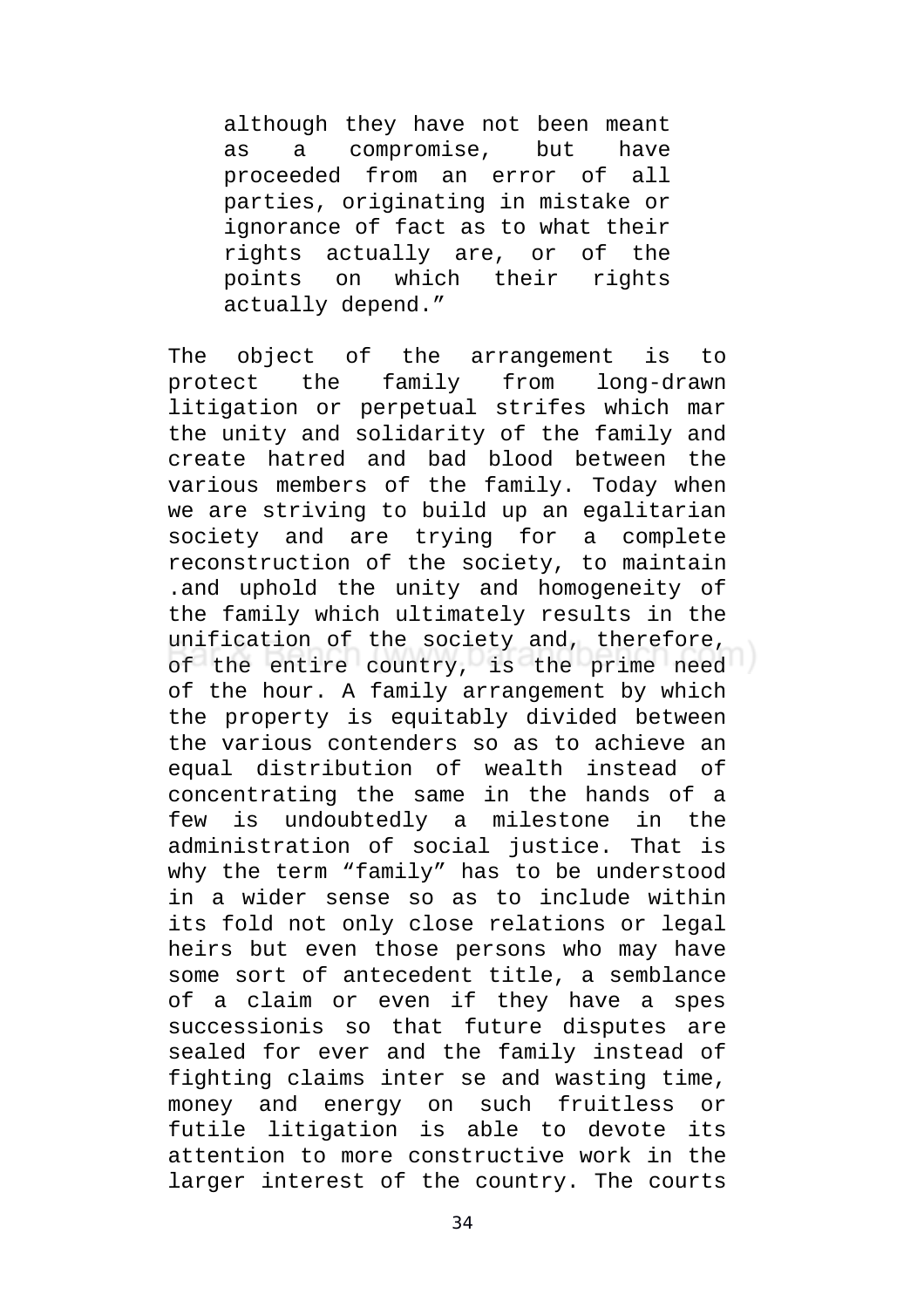have, therefore, leaned in favour of upholding a family arrangement instead of disturbing the same on technical or trivial grounds. Where the courts find that the family arrangement suffers from a legal lacuna or a formal defect the rule of estoppel is pressed into service and is applied to shut out plea of the person who being a party to family arrangement seeks to unsettle a settled dispute and claims to revoke the family arrangement under which he has himself enjoyed some material benefits. The law in England on this point is almost the same. In *Halsbury's Laws of England*, Vol. 17, Third Edition, at pp. 215-216, the following apt observations regarding the essentials of the family settlement and the principles governing the existence of the same are made:

"A family arrangement is an Bar agreement between members of the COM same family, intended to be generally and reasonably for the benefit of the family either by compromising doubtful or disputed rights or by preserving the family property or the peace and security of the family by avoiding litigation or by saving its honour.

The agreement may be implied from a long course of dealing, but it is more usual to embody or to effectuate the agreement in a deed to which the term "family arrangement" is applied.

Family arrangements are governed by principles which are not applicable to dealings between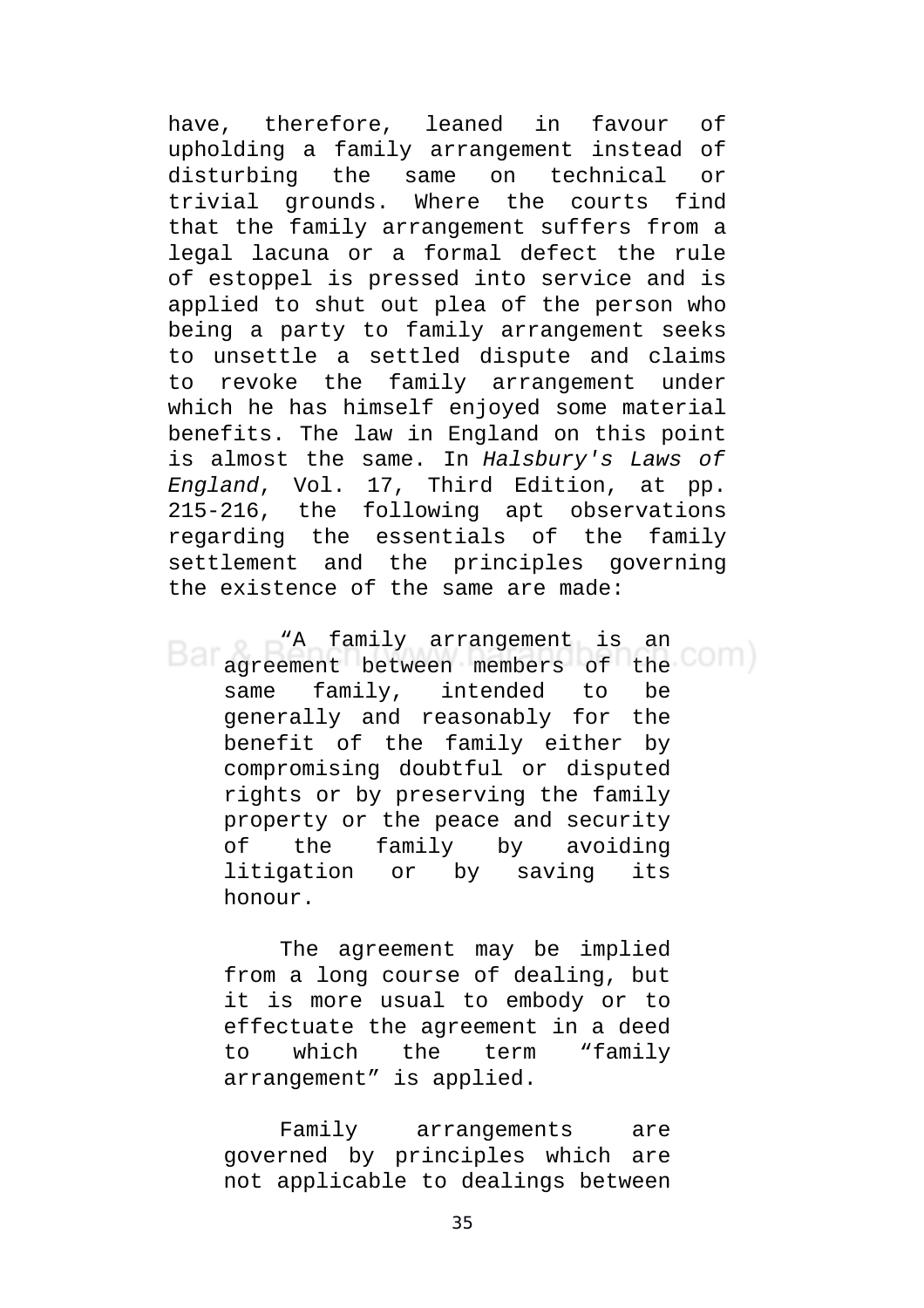strangers. The court, when deciding the rights of parties under family arrangements or claims to upset such arrangements, considers what in the broadest view of the matter is most for the interest of families, and has regard to considerations which, in dealing with transactions between persons not members of the same family, would not be taken into account. Matters which would be fatal to the validity of similar transactions between strangers are not objections to the binding effect of family arrangements."

**10.** In other words to put the binding effect and the essentials of a family settlement in a concretised form, the matter may be reduced into the form of the following propositions: DarandDench.com

"(*1*) The family settlement must be a bona fide one so as to resolve family disputes and rival claims by a fair and equitable division or allotment of properties between the various members of the family;

(*2*) The said settlement must be voluntary and should not be induced by fraud, coercion or undue influence;

(*3*) The family arrangement may be even oral in which case no registration is necessary;

(*4*) It is well settled that registration would be necessary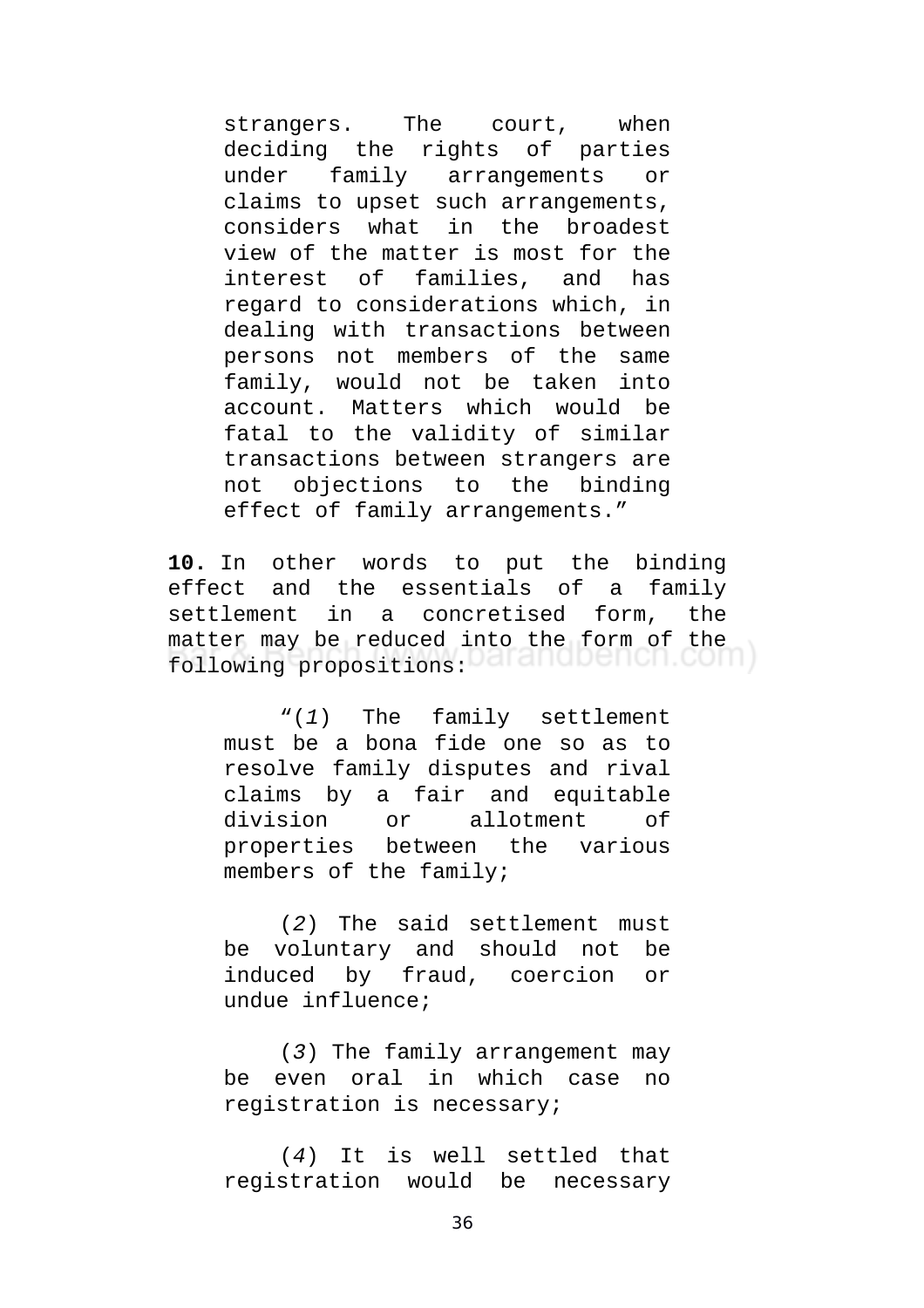only if the terms of the family arrangement are reduced into writing. Here also, a distinction should be made between a document containing the terms and recitals of a family arrangement made *under the document* and a mere memorandum prepared after the family arrangement had already been made either for the purpose of the record or for information of the court for making necessary mutation. In such a case the memorandum itself does not create or extinguish any rights in immovable properties and therefore does not fall within the mischief of Section 17(2) of the Registration Act and is, therefore, not compulsorily registrable; www.barandbench.com)

(*5*) The members who may be parties to the family arrangement must have some antecedent title, claim or interest even a possible claim in the property which is acknowledged by the parties to the settlement. Even if one of the parties to the settlement has no title but under the arrangement the other party relinquishes all its claims or titles in favour of such a person and acknowledges him to be the sole owner, then the antecedent title must be assumed and the family arrangement will be upheld and the courts will find no difficulty in giving assent to the same;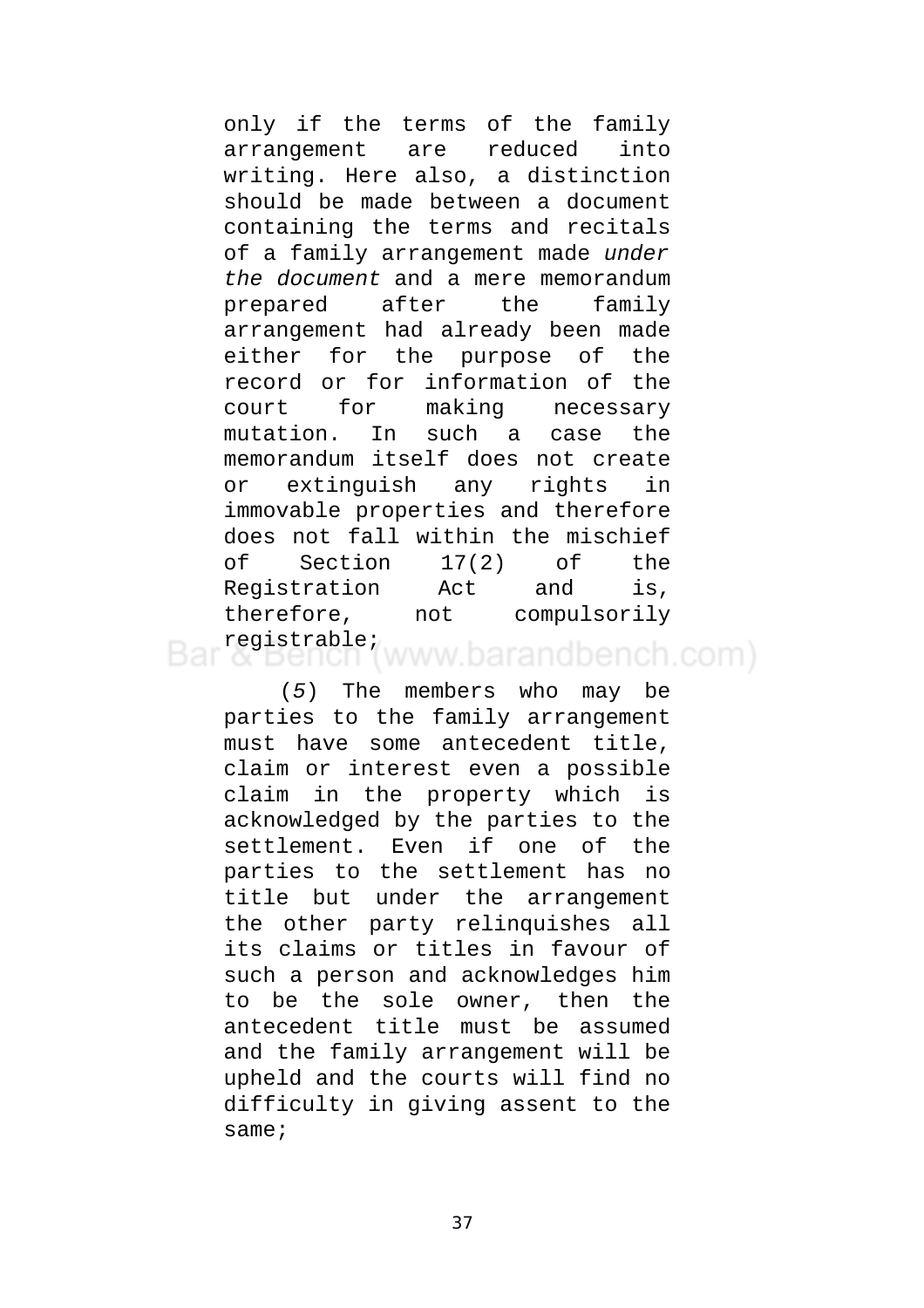(*6*) Even if bona fide disputes, present or possible, which may not involve legal claims are settled by a bona fide family arrangement which is fair and equitable the family arrangement is final and binding on the parties to the settlement."

**24.** After reviewing the earlier decision, this Court laid down following in paragraph 19:-

"19. Thus it would appear from a review of the decisions analysed above that the courts have taken a very liberal and broad view of the validity of the family settlement and have always tried to uphold it and maintain it. The central idea in the approach made by the courts is that if by consent of parties a matter has been settled, it should not be allowed to be reopened by the parties to the agreement on frivolous or untenable grounds."

**25.** In the above case, the Kale**, with whom the two sisters of his mother entered into family settlement** was not a legal heir within meaning of U.P. Tenancy Act, 1939 but the family settlement entered with Kale was upheld by this Court. Following was laid down in paragraph 27:-

**"27.** As regards the first point it appears to us to be wholly untenable in law. From the principles enunciated by us and the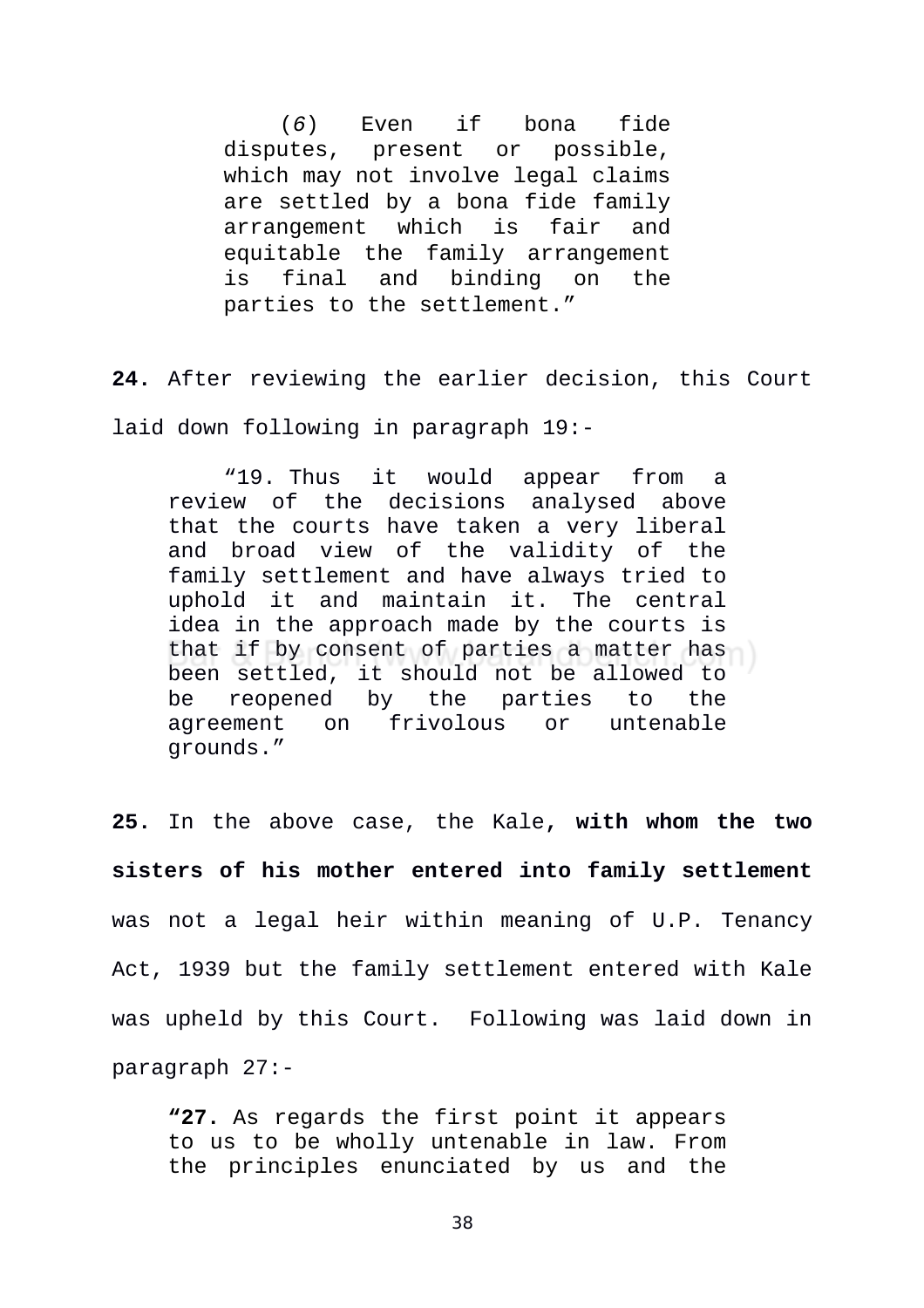case law discussed above, it is absolutely clear that the word "family" cannot be construed in a narrow sense so as to confine the parties to the family arrangement only to persons who have a legal title to the property. Even so it cannot be disputed that appellant Kale being the grandson of Lachman and therefore a reversioner at the time when the talks for compromise took place was undoubtedly a prospective heir and also a member of the family. Since Respondents 4 and 5 relinquished their claims in favour of appellant Kale in respect of Khatas Nos. 5 and 90 the appellant, according to the authorities mentioned above, would be deemed to have antecedent title which was acknowledged by Respondents 4 and 5. Apart from this there is one more important consideration which clearly shows that the family arrangement was undoubtedly a bona fide settlement of disputes. Under the family arrangement as referred to in the mutation petition the Respondents 4 and 5 were given absolute and permanent rights in the lands in dispute. In 1955 when the compromise is alleged to have taken place the Hindu Succession Act, 1956, was not passed and Respondents 4 & 5 would have only a limited interest even if they had got the entire property which would ultimately pass to appellant Kale after their death. Respondents 4 & 5 thought that it would be a good bargain if by dividing the properties equally they could retain part of the properties as absolute owners. At that time they did not know that the Hindu Succession Act would be passed a few months later. Finally the compromise sought to divide the properties between the children of Lachman, namely, his two daughters and his daughter's son appellant Kale in equal shares and was, therefore, both fair and equitable. In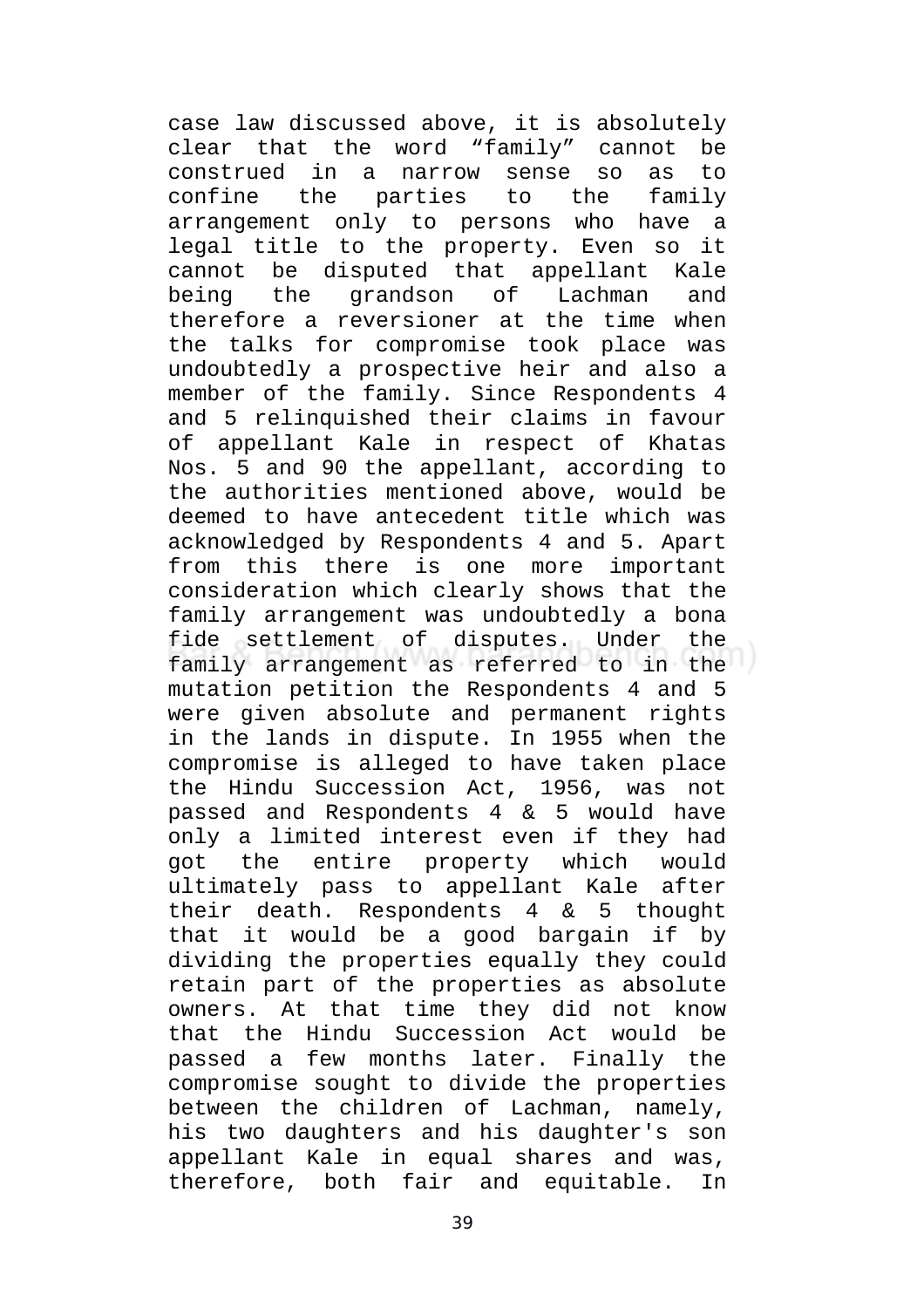fact if Respondents 4 & 5 would have got all the lands the total area of which would be somewhere about 39 acres they might have to give away a substantial portion in view of the ceiling law. We have, therefore, to see the circumstances prevailing not after the order of the Assistant Commissioner was passed on the mutation petition but at the time when the parties sat down together to iron out differences. Having regard to the circumstances indicated above, we cannot conceive of a more just and equitable division of the properties than what appears to have been done by the family arrangement. In these circumstances, therefore, it cannot be said that the family settlement was not bona fide. Moreover, Respondents 4 and 5 had at no stage raised the issue before the revenue courts or even before the High Court that the settlement was not bona fide. The High Court as also Respondent 1 have both proceeded on the footing that the compromise was against the statutory provisions of law or that it was not registered although it should have been registered under the Registration Act."

**26.** Reverting to the facts of the present case, admittedly, the defendants-respondents were nephews, i.e., brother's sons of Smt. Jagno. We need to look into the Hindu Succession Act, 1956, Section 15, which deals with the general rules of succession in the case of female Hindus for properties inherited by female Hindus, which are devolved in according to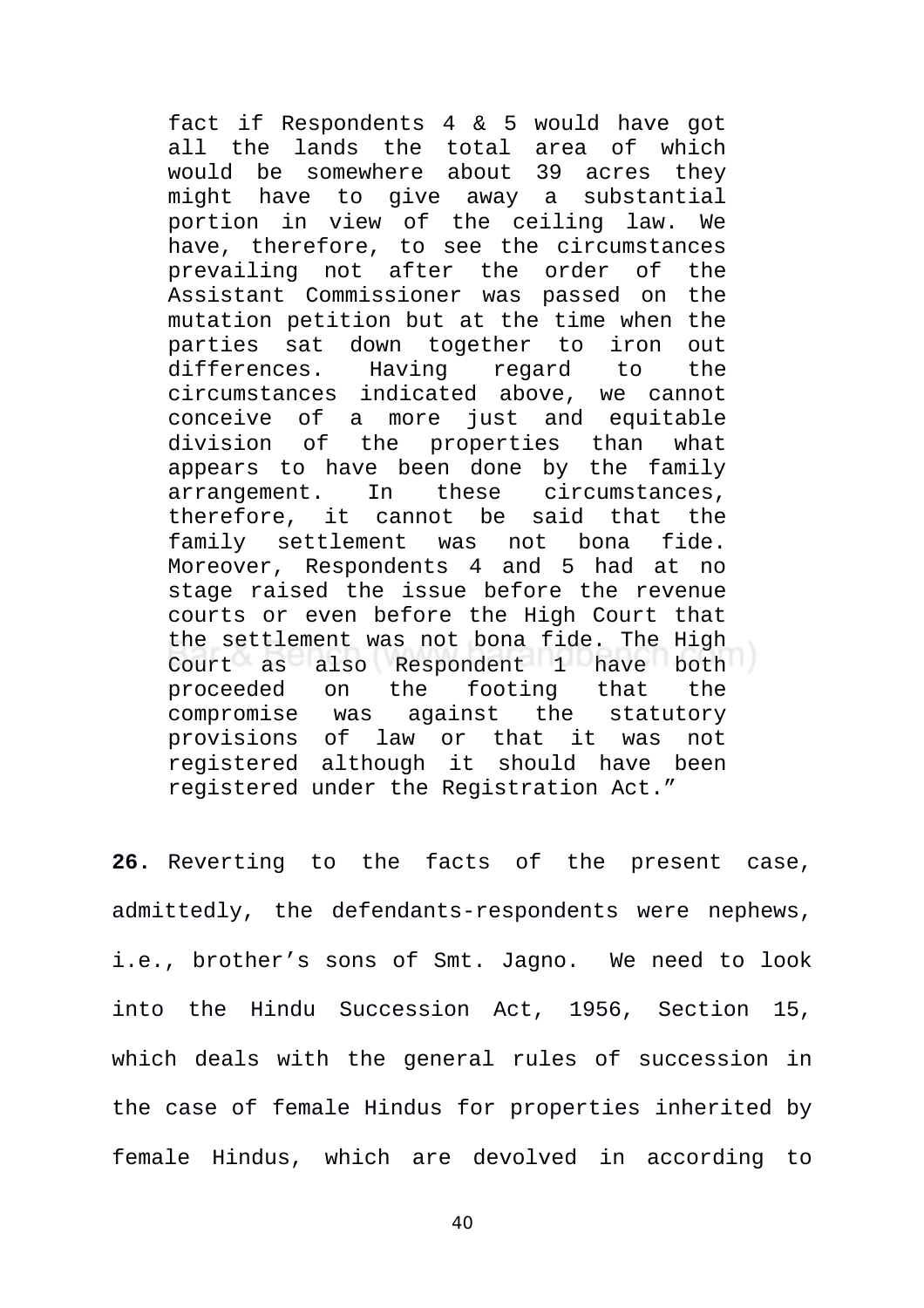Sections 15 and 16. Section 15(1), which is relevant is as follows:-

"**15. General rules of succession in the case of female Hindus.**[—\(1\)T](https://indiankanoon.org/doc/1627632/)he property of a female Hindu dying intestate shall devolve according to the rules set out in section 16,—

*[\(a\)](https://indiankanoon.org/doc/44844325/)* firstly, upon the sons and daughters (including the children of any predeceased son or daughter) and the husband;

[\(b\)](https://indiankanoon.org/doc/164077482/) secondly, upon the heirs of the husband;

*[\(c\)](https://indiankanoon.org/doc/181630385/)* thirdly, upon the mother and father;

[\(d\)](https://indiankanoon.org/doc/7181637/) fourthly, upon the heirs of the father; and

[\(e\)](https://indiankanoon.org/doc/174324588/) lastly, upon the heirs of the mother." Bar & Bench (www.barandbench.com)

**27.** A perusal of Section 15(1)(d) indicates that heirs of the father are covered in the heirs, who could succeed. When heirs of father of a female are included as person who can possibly succeed, it cannot be held that they are strangers and not the members of the family qua the female.

**28.** In the present case, Smt. Jagno, who as a widow of Sher Singh, who had died in 1953, had succeeded to half share in the agricultural land and she was the absolute owner when she entered into settlement. We,